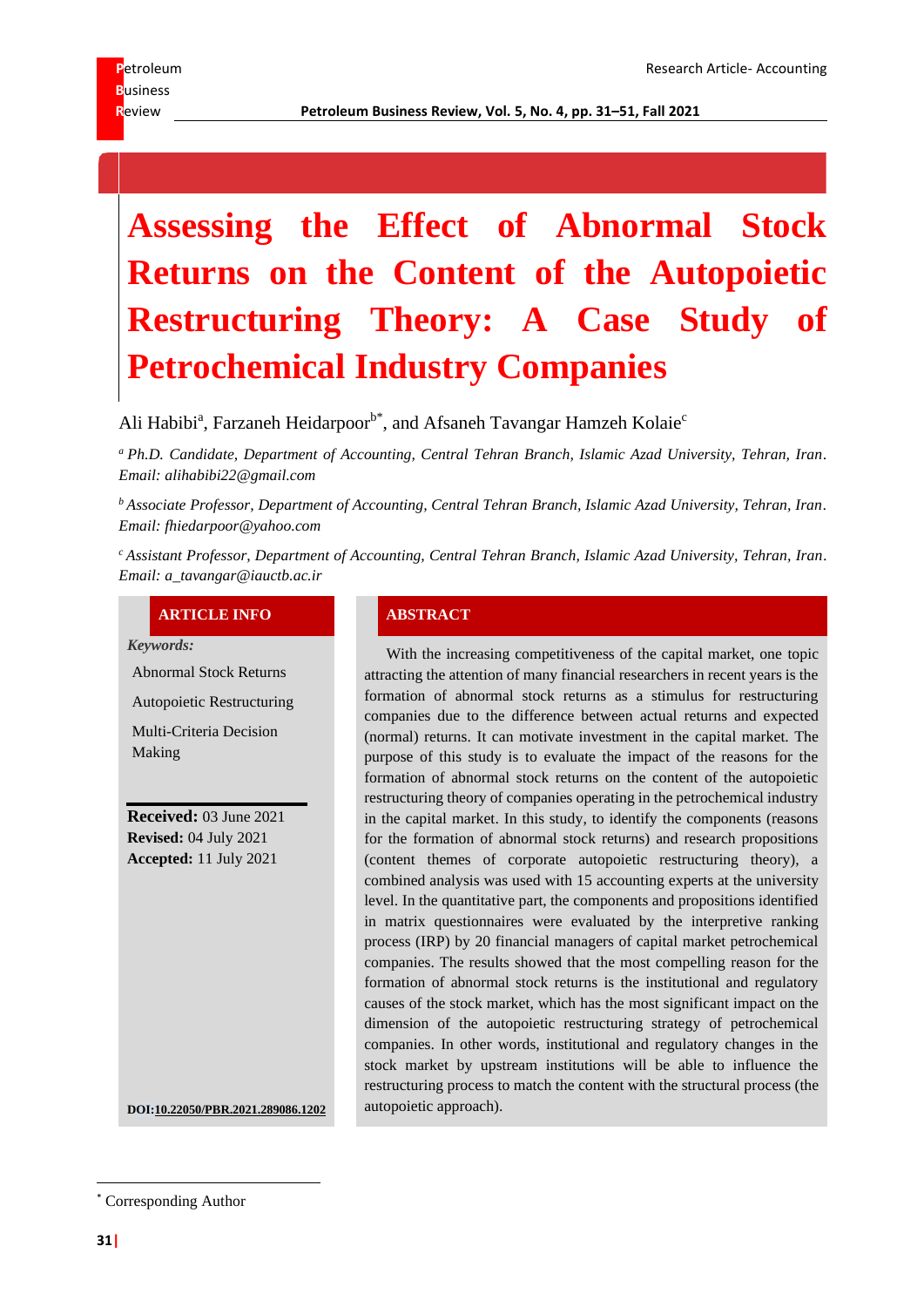# **1. Introduction**

With the change in the approach of societies and the development of capital markets, accounting information systems today play a vital role in the information flow of companies in the development of stakeholder decisions because many economic decisions are made based on information derived from these systems. Accounting information systems in the form of an accounting unit as a part and process, from the company's organizational structure as a whole, play an influential role in developing the level of interaction between companies and stakeholders, including investors, shareholders, analysts, and legislators. In other words, companies and the market as a whole are affected by information transparency by developing interactions based on providing better and more desirable financial reporting (Wachira et al., 2019). One of the practical theories in the field of dynamics of corporate structure in interaction with the market is the autopoietic theory. This theory is considered an extensible basis for aligning corporate structures with accounting systems, which can develop corporate financial performance dynamics and create values in line with the functions of autopsy theory so that stakeholders can have more effective decision-making capabilities.

On the other hand, companies can make the most of their liquidity-generating capacity to develop their designs and projects through better quality information disclosure. This theory includes mechanisms of convergence between corporate structures based on macro-strategic dimensions, making the accounting unit an effective system in stakeholder communication by understanding the norms and social expectations to create a more tangible level of inclusive values for stakeholders. The autopoietic theory was first introduced in biology and examined different ideas about life and existence in a single phenomenon. Later, this theory was introduced to the theories of management and organizations by researchers such as Varela et al. (1974) and Maturana (2002) and tried to use more effective functions of structural and environmental cognition to create more dynamics of systems by modeling the definition of structural relationships with systems (Paucar-Caceres et al., 2011). The most important principle in this theory was the existence of cyclical causality as the basis for the interaction of the corporate structure with internal systems, which received its philosophy of existence from changes in the external environment to create value or so-called "productive self". In other words, cyclical causality means the

production or creation of values that help create an independent identity and enable environmental needs and requirements within the corporate structural system to contribute to greater dynamism for committed accountability to stakeholders (Minagres, 2008). One of the external changes the autopoietic theory mentions as the axis of change in the organizational structure of companies is the abnormal return on stocks. In fact, abnormal stock returns as a model for predicting the expected returns of stocks of the capital asset pricing model are based on the assumption of the whole competition and equal access of traders to symmetric information, which can be very effective in shareholder investment decisions. Although internal dimensions such as managerial performance may be involved, according to the research of Chen et al. (2021), Kolari et al. (2020), and Chen et al. (2015), abnormal returns are more influenced by external stimuli in the market and the economy. Therefore, abnormal stock returns as a challenge to companies active in the field of competition, especially in a situation where the country's industries, particularly the petrochemical industry, face severe economic sanctions, can significantly reduce the competitive performance of companies due to rigid structures because abnormal functional returns from market interactions and decisions of upstream institutions try to control the economy through grammatical changes in the stock market to attract more investment in this area. For example, the instructions for regulating the market of petrochemical products, following the General Policy Implementation Law of Article 44 of the Constitution and its subsequent amendments communicated to companies active in this industry in the capital market in 2018 in the form of 11 articles, caused stock prices in other industries such as steel and the competitive functions of petrochemical companies to upset the market balance. Critics of the law have argued that when the price of a product (with leverage) is traded 90% higher than the export rate in the domestic market, the profits will not reach the complementary industries and petrochemicals because raw materials will reach companies in the field at a much higher price. This can affect abnormal returns due to the lack of competitive infrastructure.

Based on the autopoietic theory, a structure can be defined as components of a company's content dimensions such as the strategy, technology, culture, and internal environment. Under the influence of changes, such as abnormal stock returns, it can lose its practical competitive functions (Eshaqzadeh et al., 2017). Indeed, the importance of extending the autopoietic restructuring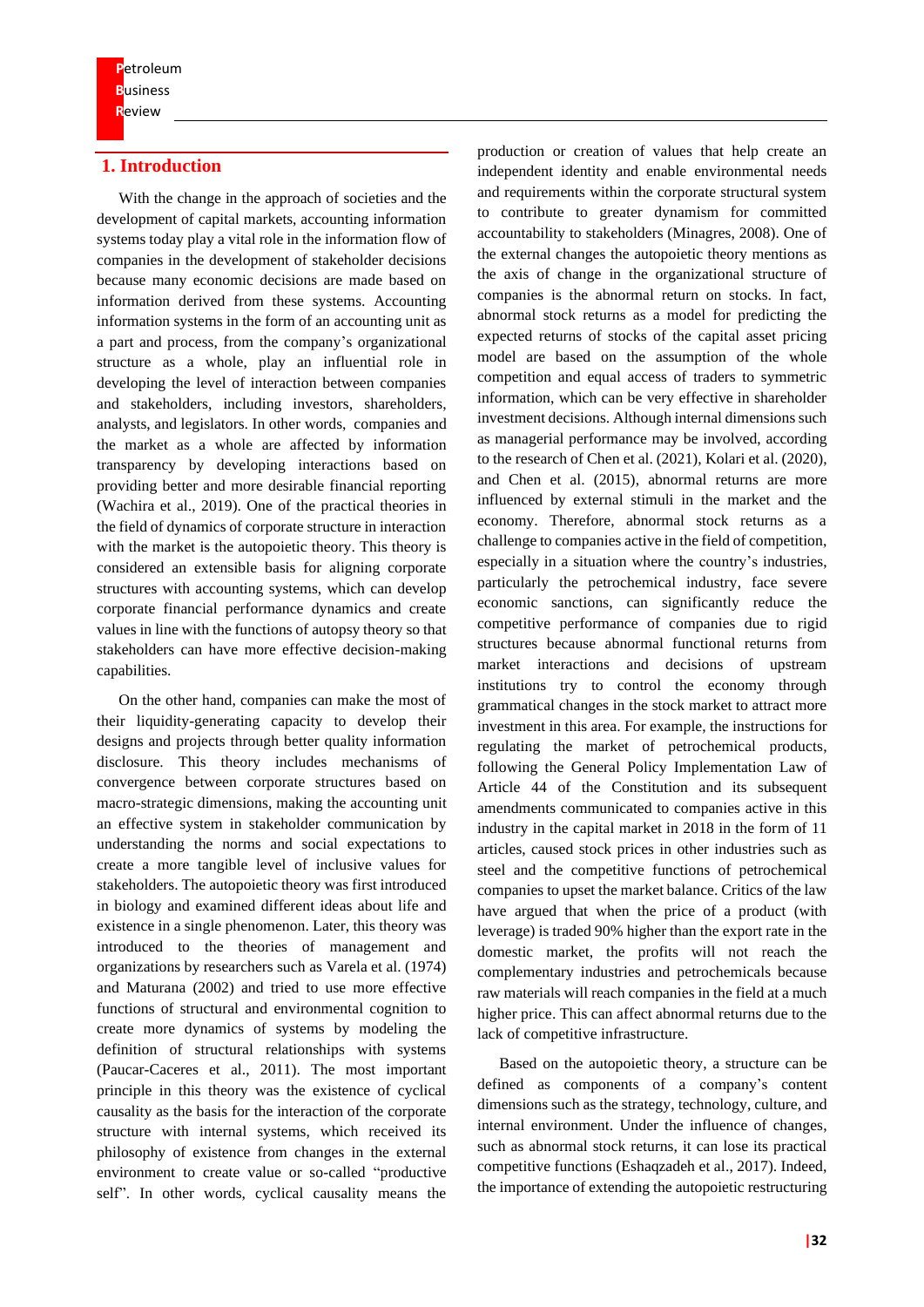

Volume 5, Issue 4

theory to the reasons for the formation of abnormal stock returns could include a better understanding of the external values for restructuring companies as an output in a competitive capital market environment. Because abnormal stock returns due to the difference between the actual return and the expected (normal) return can disrupt the company's financial planning in the future, the need to match the content and the structural process based on the autopoietic approach can make the company more resilient to these changes. Therefore, the purpose of this study is to evaluate the effect of the reasons for the formation of abnormal stock returns on the content of the autopoietic restructuring theory of companies operating in the petrochemical industry in the capital market. Accordingly, in this research, first the research questions and then the experimental background of the study are presented. The second part states the theoretical foundations of the research based on the analysis of the subject. In the third part, the research tries to provide a more coherent path of research content by stating the research method, participants, collection tools, and study's validity. In the fourth part, the analyzes are presented qualitatively and quantitatively. Finally, the discussion and reasoning of the research results are presented, and the necessary suggestions are presented.

# **2. Literature review**

# **2.1. The theory of autopoietic restructuring**

Autopoiesis means the continuity of the functions of a system in creating integration and achieving a certain level of effectiveness, and it is called self-production (Iba, 2010). The metaphor of self-production in this sense is the maximization of the values of a system that can occur through coherence. It should be noted that structure does not determine the system's characteristics as a whole. Since the organization is the aspect of realized relationships in the design, it cannot exist independent of the structure realizing it. Therefore, the accounting system and related procedures will not have the necessary effectiveness without a coherent structural design in the company. In other words, autopoiesis refers to the functional coherence of decision-making within a cohesive whole, such as the company structure, which can be dynamic when the system interacts with the structure and goes back and forth with the environment. Maintaining the system's effectiveness is a condition for the existence of an integrated network. If a system changes without changing its structure, it will collapse and lose its functions (Brocklesby, 2011). Whitaker (1995) provides an exciting example to better understand the system and its structure and differences. He uses a painting by an Italian painter in the 16th century to convey this concept.



**Figure 1.** A schematic of the concept of the structure and system.

Look at the painting in Figure 1 as a whole shows the face of a human being, which is the structure of a whole.

Still, looking at the painting more carefully demonstrates the face's components. This human face is all fruits and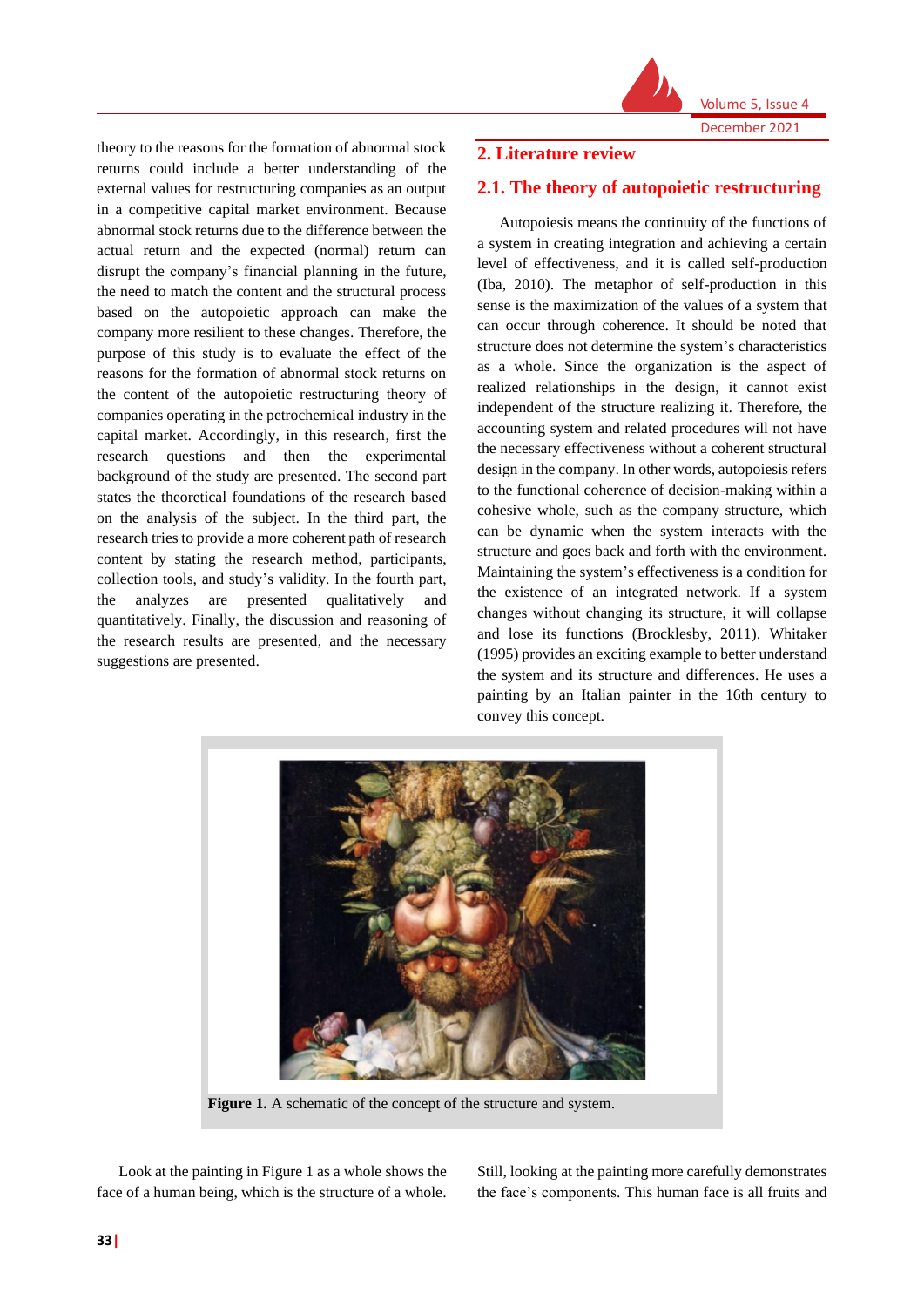**P**etroleum **B**usiness **R**eview

vegetables, and if any of the fruits are removed, the structure will be damaged. This example creates a general picture by placing a real connection between fundamental components such as fruits and vegetables, which fall into a specific category. Thus, a structure is a way of relating elements that represent the identity of the system as a whole. In contrast, a structure refers to the essential components and the actual relationships between them that can change in terms of the type of components and the way they communicate, as long as its identity remains (Villalbos and Palacios, 2021). Therefore, in developing this theory, the operational functions of the company in a competitive market, namely strategy, culture, environment, and technology, are the nature of the content, and a structure put together correctly can bring a company's level of interaction closer to integration. In other words, the identity of the system (i.e., competitive functions and the preservation of practical values in supporting stakeholder resources in this research) is created based on structural content mechanisms. It will change identity if these dimensions are strategy, culture, technology, and the environment (Kilic et al., 2020). Maturana and Warel (1987) realized and visualized the structure of living things (utopian organization) in different systems and defined a structure as the basis for system identification. With this explanation, they introduced the structure of living things as self-production, that is, a valuable system that can have a coherent identity based on integrity (Razetobarry, 2012). The utopian structure helps a system such as an accounting unit form a more cohesive level of stakeholder interaction based on information values. Self-production in idealistic companies will bring about practical features that balance operations with outcomes and change the system. Without alignment with the structure, financial reporting will not be effective (Rezaei et al., 2019).

### **3. Abnormal stock returns**

Financial market stock prices are significant and vital for decision-makers and convey helpful information. On the other hand, the market value of a company reflects the aggregation of the information on a wide range of investors, which is the result of the influence and interaction of various factors in the market. Therefore, managers can obtain new information from the financial markets and include this information in the company's policies, including profit sharing (Arabsalehi et al., 2020). Nevertheless, prices alone cannot burden decisions significantly, and information about stock returns based on shareholder expectations is another

critical issue, which contains essential information on investors' financial decisions. Stock return is one of the achievements of financial markets that has more informative content than performance criteria based on accounting (Ghasemi and Nikbakht, 2015) because performance appraisal based on market value better reflects investors' information. Abnormal stock returns are calculated by subtracting the firm's stock returns from the benchmark returns (returns of the Fama and French portfolios) and represent unexpected changes in the firm's value that carry an information burden and influence decision-making (Tai, 2020). In fact, unforeseen changes in the company's value reflect the news about cash flows and interest rates. Information of more cash flows than expected or an unexpected drop in interest rates will lead to a positive market reaction and increased returns. Managers in such favorable conditions will increase dividends (Rienganum, 2018). Thus, abnormal stock returns are associated with changes in dividends as part of intra-organizational performance processes.

Nevertheless, not all changes in abnormal returns necessarily depend on internal organizational and managerial decisions. Some of these changes may be related to outsourcing functions, i.e., changes shaped by the economic or political environment. They may pave the way for more cash returns for investors in the short term and possibly future fluctuations in return on investment. In fact, the abnormality of returns as one of the factors affecting the return of securities reflects the state of the investment environment in the capital market and countries' economies, and the ability to attract capital in different markets with various trading strategies can be influential. The occurrence of abnormal returns on stocks is a stimulus to investment behavior in the market, which, depending on whether it is positive or negative, will make investors want to invest more or sell stocks in bulk (Ebadi and Hasanpour, 2011). Therefore, recognizing the causes of the formation of abnormal stock returns, both at the macro level (capital market) and the microlevel (investor trading behavior), can be a reason for companies and capital market analysts to formulate strategies to create more dynamism in the capital market. Therefore, according to the theoretical foundations, the research questions are presented in the following order:

1. What are the components of the causes of the formation of abnormal stock returns as a basis in the interpretive analysis of matrix homogeneity?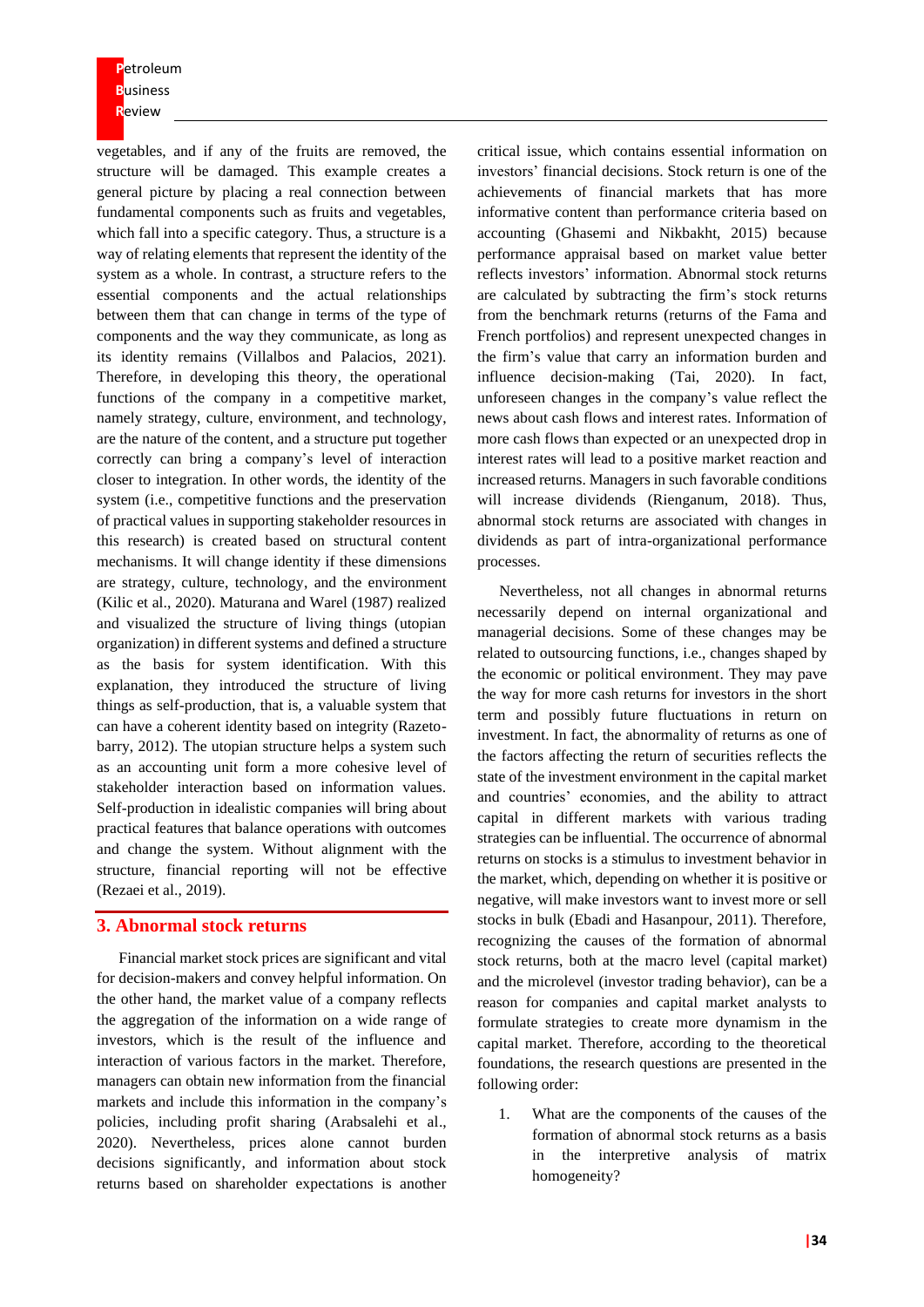

Volume 5, Issue 4 December 2021

# 2. What is the content of the theory of corporate autopoietic restructuring as a reference in interpretive analysis?

3. What is the most compelling reason for the formation of abnormal stock returns on the content of the autopoietic restructuring theory of companies operating in the petrochemical industry in the capital market?

### **4. Research background**

Kumar et al. (2021) conducted a study entitled "Combining AHP and TOPSIS analysis to prioritize corporate restructuring functions". In this study, based on a theoretical analysis of similar studies, eight features of firm restructuring with agility in production were identified to be applied based on the comparison of the results of AHP and TOPSIS methods and the consequences of prioritization of specified components. The AHP was used to guide the priority weight of features, and TOPSIS was used to prioritize features to implement agile production successfully. The results showed that "information technology", "issues related to human resource management", "customer issues", "leadership support", and "organizational issues" were ranked as five crucial features that could pave the way. The top management should focus on critical areas and allocate significant resources to ensure the successful implementation of agile production. Plastun et al. (2021) conducted a study entitled "The evolution of price effects after abnormal one-day returns in the US stock market". The study was conducted between 1890 and 2018, examining leaked data from US stock market companies. The results, periodically reviewed through multiple regression and torque models, showed that between 1940 and 1980, after a day of abnormally positive returns on the US stock market, there was a substantial acceleration effect that could be exploited for profitability. Ramsheh and Jannati (2020) conducted a study entitled "Deviation from optimal leverage and abnormal stock returns". For this purpose, the data of 96 companies listed on the Tehran Stock Exchange from 2009 to 2017 and the approach of controlling the effects of years and industries were used. The results showed that the information market considered the deviation of the leverage from the optimal leverage in the stock price and the factors of leverage status relative to the optimal leverage (higher and lower than optimal). Incorrect stock valuation (overvaluation and undervaluation) moderated the price influence, indicating that the market increases the distance between the lever and the optimal leverage in companies with lower than optimal leverage. Their

stocks are overvalued, react positively, and deviate from the optimal power in these companies, leading to an increase in abnormal stock returns. In order not to affect how to measure the optimal lever, four measures were used for it. The results obtained using the moving average lever measure were more compatible with the research literature. Yamrali (2020) conducted a study entitled "predicting abnormal stock returns with neural networks approach (evidence from Tehran Stock Exchange)". It used two approaches of artificial neural network and fuzzy neural network to evaluate the accuracy of predicting abnormal returns by these tools so as to predict abnormal stock returns. The input variables for predicting abnormal returns included the earnings forecast error, financial leverage, investment rate of return, accounting profit transparency, accounting conservatism, corporate brand value, and overmanagement confidence. For this purpose, 452 companies active in the Tehran Stock Exchange were examined by screening method for five years (2011– 2016). The results showed that the predictive power of the artificial neural network was higher than the fuzzy neural network for predicting abnormal stock returns with a lower error rate.

Evaluating the related literature shows that no study has been done with the nature and approach of the current work. Thus, this paper can develop innovative analytical processes due to the combination of qualitative and quantitative methods. It can fill in the gaps of theories related to the structural functions of companies in finance and accounting with practical realities from a competitive and decision-making perspective.

#### **5. Methodology**

In terms of outcome categorization, this study is part of developmental research. The theoretical inconsistency in concepts and theories related to this field have led this study to identify the most effective dimensions of abnormal stock returns based on the content structure of the petrochemical industry. Based on the given explanations, the interpretive ranking process can be expressed in the form of the following procedures:

An efficient interpretive ranking process for multicriteria valuation. The method of the efficient Interpretive ranking process (IRP) to perform multicriteria valuation the reasons for the formation of abnormal stock returns should be considered, including the following essential steps:

(1) Identifying the components of the abnormal stock return and the contents of the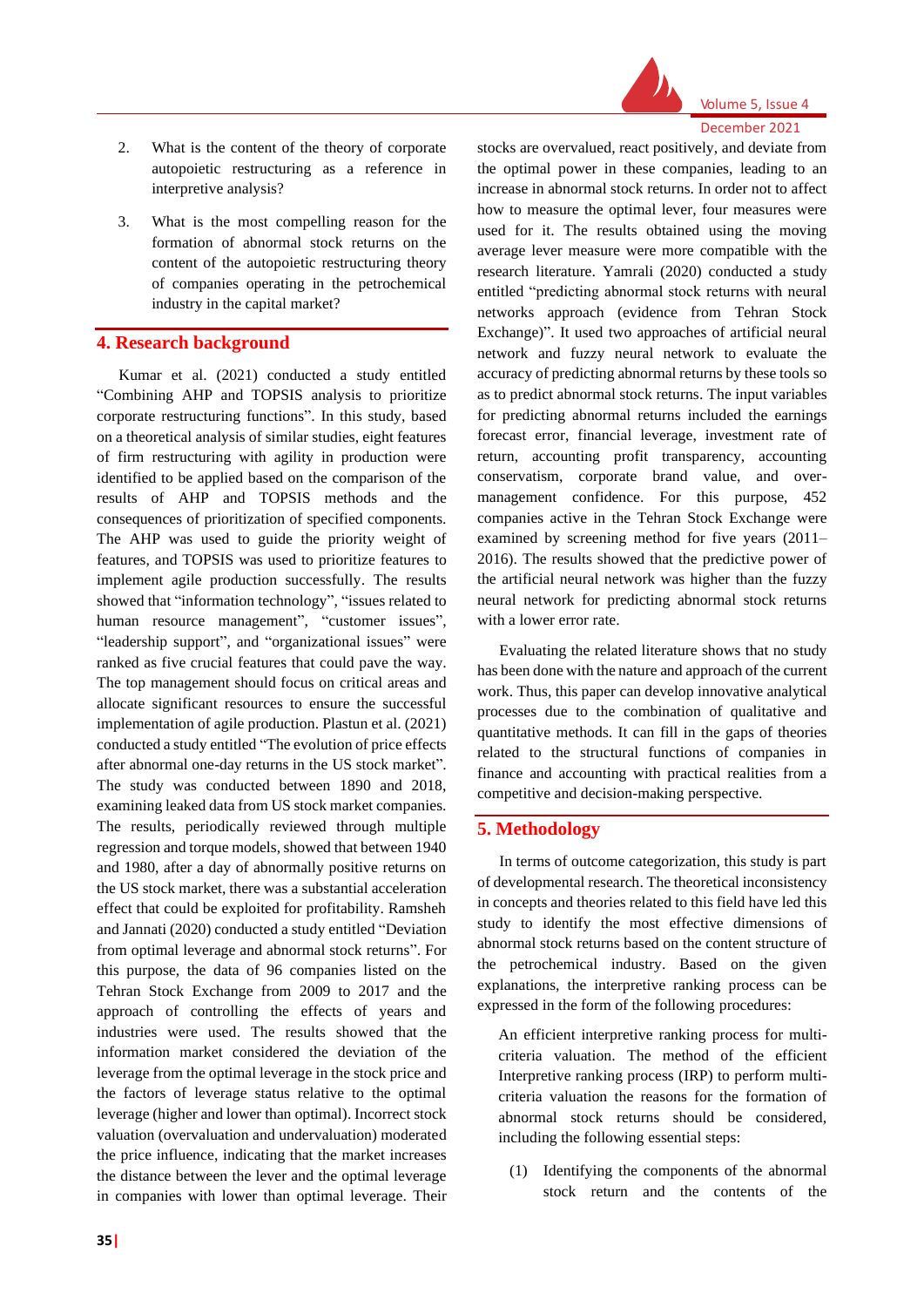autopoietic content restructuring propositions or reference variables based on the definition of a contextual relationship between the elements and the offers.

- (2) Relating components to propositions in the form of a cross-interaction matrix (binary matrix). Matrix ideas are interpreted based on the participation of experts and become an interpretive matrix.
- (3) Identifying a centralized implicit relation is measured by comparing each of the propositions based on zero and one. If proposition A affects proposition B, the cell in question is one, and if it is the opposite, it is zero; if they are reciprocal, the cell is numbered one and is symmetric. If they are

unrelated, both cells will be zero. In other words, if two options for a criterion have zero values, then it should be considered an implicit non-dominant relation and entered as zero in the dominant interaction matrix for that criterion.

(4) If the relation between two propositions is straightforward and the related proposition is directly related to one of the propositions and takes one, the other proposal is polarly associated with the corresponding suggestion. For example, if Proposition A has a direct effect on Proposition B, then Proposition B has a direct effect on Proposition C; The effect of Proposition A on Proposition C is a polar effect, or so-called transferable.



**Figure 2.** The process of direct and polar impact of propositions in the interpretive matrix

The sum of all dominant interactive matrices is represented by symbol Di, and D indicates the reciprocal matrix. Equation (1) is used for the simple interpretive rating process, and Equation (2) is used for the weighted interpretive rating process with weight w<sup>i</sup> for the first criterion:

$$
D = \sum_{i} D_i \tag{1}
$$

$$
D = \sum_{i}^{i} w_i D_i \tag{2}
$$

The derivatives of weights using total interpretive structural method (TISM) modeling are described in the next section. Comprehensive structural interpretive modeling can generate a hierarchy of metaphysical content restructuring theme criteria to obtain component weights, i.e., the causes of abnormal stock returns according to the Social (2017) approach. These steps can be viewed in the form of the following interpretive processes:

**Step 1)** they should be identified based on qualitative analysis methods such as over-composition of components (causes of abnormal returns) and propositions (themes of restructuring the autopoietic content); in the first part, the research findings were identified.

**Step 2)** checklists are compiled and prepared as a pairwise comparison to determine the self-interaction matrix and distributed among members of the research community. Parallel and columnar comparisons are made between individual variables to determine if row index *i* is the cause of column index *j* or vice versa; there is either a connection or no connection. It also shows the degree of symmetry of the relationship between the indicators.

**Step 3)** self-interactive matrices are created and interpreted. The pairwise comparison of elements forms the structural self-interaction matrix (SSIM). An interpretation identifies only the path of communication in the SSIM analysis. In contrast, the TISM comprehensive interpretation method fully interprets any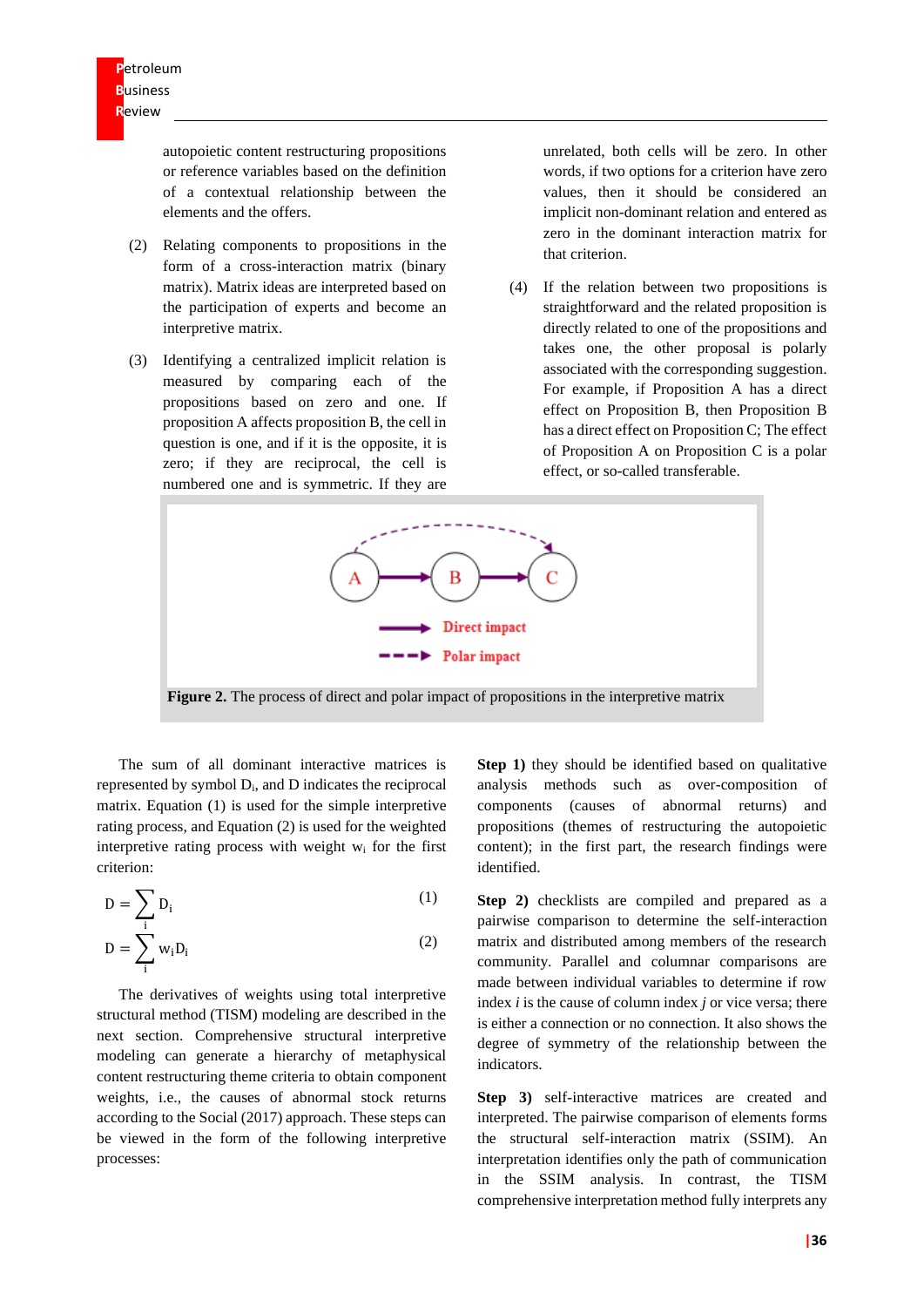

Volume 5, Issue 4 December 2021

pairwise comparison by answering the interpretive question mentioned in the previous level. The *i*th index is compared in pairs with all elements from  $(i + 1)$  to *n*th for pairwise comparisons. For each relationship, the answer is yes (Y) or No (N), and if the answer is yes, the reason is stated. In this case, the interpretive logic of couple relationships is presented in the form of the scientific basis of interpretive sense. The table below shows the pairwise comparison form between the research indicators.

**Step 4)** the achievement matrix is determined as +1 or 0 in the matrix table based on pairwise comparisons made by the target community. These relationships are defined as:

- If *i* leads to *j*, and there is  $+$  ve symmetry, we set  $+1$  in cell *ij* and 0 in cell *ji*;
- If  $j$  leads to  $I$ , and there is  $+$  ve symmetry, we put +1 in cell *ji* and 0 in cell *ij*;
- If *i* is equal to *j*, and there is a symmetry of  $+ve$ , we put +1 in both cells *ij* and *ji*;
- If there is no connection between *i* and *j*, we put 0 in both cells *ij* and *ji*;

**Step 5)** the hierarchy of the achievement matrix is done. The relationships between the variables must first identify the output set, input set, and common elements. The scoring level and priority of the variables are determined by the achievement set and the prerequisite set for each variable.

**Step 6)** a hierarchical diagram is prepared according to the symmetry of the relationships between components and propositions. Hierarchical level propositions are first sorted and then linked directly to the members based on the accessibility matrix with symmetry.

**Step 7)** an interpretive matrix is prepared with the symmetry so that the interpretation of nodes and links related to the indicators are developed in the form of a comprehensive interpretive structural model.

# **6. Statistical population of the research**

In the qualitative part, this study selected 15 specialists and experts in the field of accounting at the university level through the basis of homogeneous sampling to determine the components and propositions based on the theoretical approach to the research topic. Further, based on meta-analysis, this part of the research used sites such as University Jihad in Iran, Iran Database of Publications, Iran Islamic Computer Science Research Center, International Science direct, Emerald insight reference, and OnlineLierary reference to determine components (abnormal stock returns) and research indicators (content propositions of corporate autopoietic structure). In the second phase, 20 financial managers of petrochemical companies in the capital market were asked to conduct the interpretive prioritization analysis. It should be done by participants based on a specific criterion such as experience or specialized knowledge, which is limited in terms of sample size and in accordance with research such as Soshil (2017) and Chithambaranathan et al. (2015).

# **7. Findings**

Meta-synthesis analysis is used to enter the first phase of interpretive analysis by compiling the identified components and proposals in the form of research matrix checklists so as to connect the components of abnormal stock returns and the content propositions of the autopoietic structure of petrochemical companies.

# **8. Meta-synthesis findings**

The meta-analysis method seeks to identify components and propositions related to the research topic through theoretical and research screening. The period for analyzing similar investigations was 2017 to 2021. In other words, studies related to the research goal were identified to find similar articles and research and use international and domestic research databases and references.

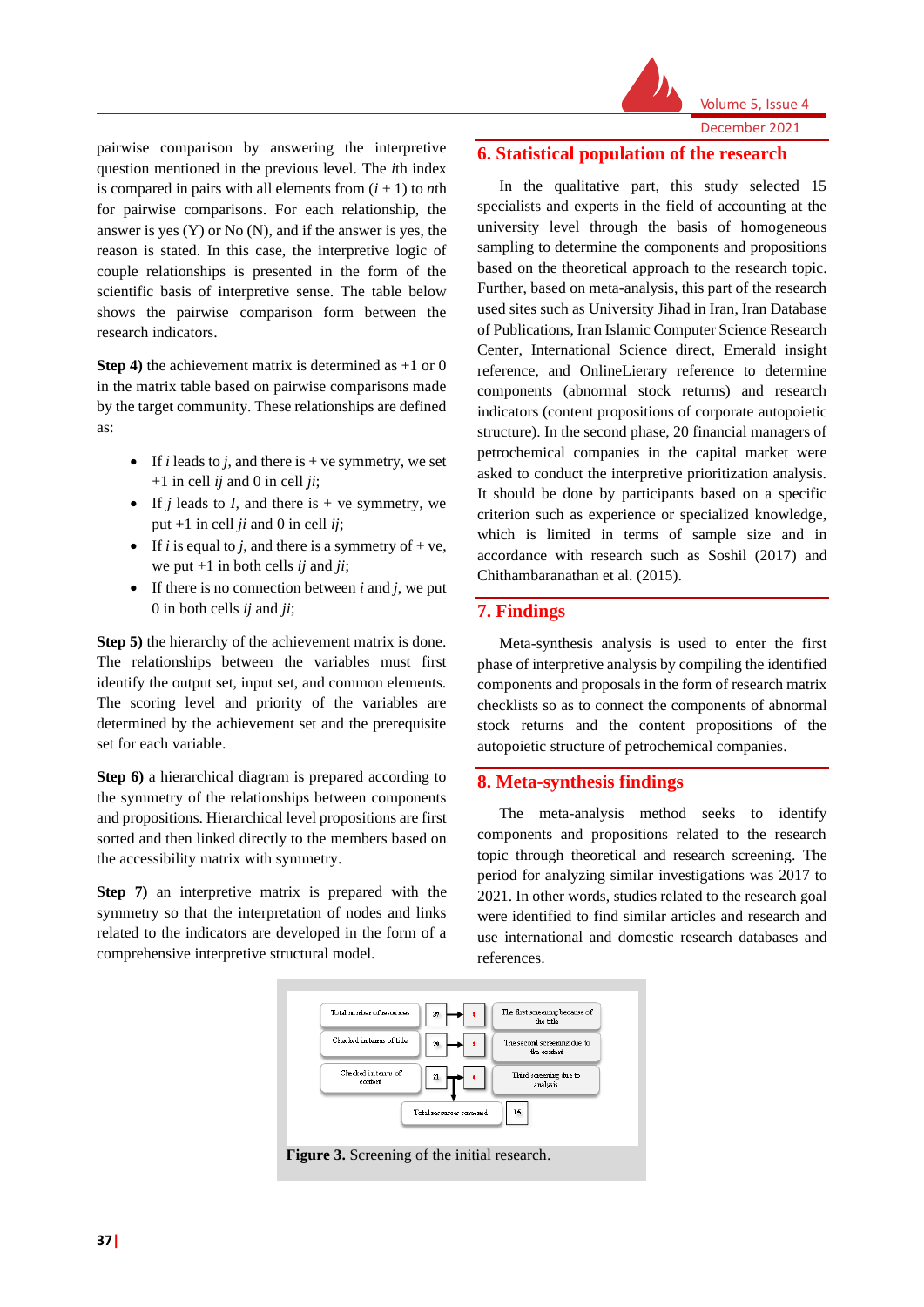**P**etroleum **B**usiness **R**eview

Figure 3 shows that 37 primary sources are identified. After several stages of the screening process in terms of content and title analysis, finally, 15 appropriate research contents, titles, and analytical processes are selected. It was found that eight studies are related to determining the components of abnormal stock returns, and seven studies are associated with determining the content propositions of the utopian structure of companies. At this stage, concepts should be broken down into components and propositions to determine the essential dimensions of abnormal stock returns based on the content themes of the autopoietic structure of petrochemical companies in the form of rating checklists. In fact, through the criterion of critical evaluation based on 10 measures of research objectives,

the logic of research method, research design, sampling, data collection, reflectivity, the accuracy of analysis, theoretical and transparent expression of findings, and research value were determined: Section 8.1 determines the components of abnormal stock returns, and Section 8.2 determines the content propositions of the autopoietic structure of companies.

# **8.1. Identify the components of abnormal stock returns**

According to the explanations given, the parts of abnormal stock returns with symbol A are identified in this section. Table 1 evaluates the components based on a 50-point index in the form of scores from 1 to 5 based on the 10 criteria described.

| Table 1. The critical analysis process of screened research. |  |
|--------------------------------------------------------------|--|
|--------------------------------------------------------------|--|

|                     |                                  | Asem<br>and<br>Alam (2021) | <b>Lyle</b><br>pue<br><b>Yohm</b><br>(2021) | Erickson et al.<br>(2020) | Roszkowska and<br>anoer.<br><b>2010</b> | <b>Amir</b><br>$\mathbf{e}$<br>al.<br>(2018) | Docherty<br>$\mathbf{e}$<br>٣.<br>7017 | <b>Arabsalehi</b><br>et al.<br>(2020) | <b>Rameshe and</b><br><b>OLDC</b><br>$\overline{\phantom{a}}$<br>iannati | <b>Bakhshinejad</b><br>(201<br>$\infty$ | Kanaani<br>2017<br>Amiri<br>et<br>ഇ |
|---------------------|----------------------------------|----------------------------|---------------------------------------------|---------------------------|-----------------------------------------|----------------------------------------------|----------------------------------------|---------------------------------------|--------------------------------------------------------------------------|-----------------------------------------|-------------------------------------|
|                     | <b>Confirm</b><br>⊠              | ⊠                          |                                             | 冈                         | ⊠                                       |                                              | М                                      | ☑                                     |                                                                          | 冈                                       |                                     |
|                     | <b>Delete</b><br>図               |                            | 図                                           |                           |                                         | 図                                            |                                        |                                       | 図                                                                        |                                         | 図                                   |
|                     | <b>Research purpose</b>          | 4                          | $\overline{2}$                              | $\overline{4}$            | 3                                       | $\overline{2}$                               | 4                                      | 3                                     | 3                                                                        | 3                                       | $\mathbf{1}$                        |
|                     | The logic of the research method | 3                          | 3                                           | 3                         | 3                                       |                                              | 5                                      | 4                                     | 4                                                                        | 4                                       | $\overline{2}$                      |
| <b>Critical</b>     | <b>Research plan</b>             | 4                          | $\overline{2}$                              | $\overline{4}$            | $\overline{4}$                          | $\overline{2}$                               | 4                                      | 3                                     | 3                                                                        | 3                                       | $\overline{2}$                      |
|                     | <b>Sampling</b>                  | 4                          | 3                                           | $\overline{4}$            | 3                                       | 3                                            | 5                                      | 4                                     | $\overline{2}$                                                           | 4                                       | $\overline{3}$                      |
|                     | <b>Collecting data</b>           | 3                          | 3                                           | 5                         | 4                                       | 3                                            | 5                                      | 3                                     | 3                                                                        | $\overline{4}$                          | $\mathbf{1}$                        |
|                     | <b>Generalized findings</b>      | 4                          | $\overline{2}$                              | 4                         | 4                                       | $\overline{2}$                               | 4                                      | 3                                     | $\overline{2}$                                                           | 4                                       | 3                                   |
|                     | <b>Ethical</b>                   | 5                          | $\overline{2}$                              | 5                         | 5                                       | $\overline{2}$                               | 3                                      | 3                                     | $\overline{2}$                                                           | 3                                       | $\overline{2}$                      |
| evaluation criteria | <b>How statistical analysis</b>  | 4                          | $\overline{4}$                              | 5                         | 4                                       | 3                                            | 3                                      | 3                                     | $\overline{2}$                                                           | 4                                       | $\overline{2}$                      |
|                     | <b>Theoretical capability</b>    | 5                          | 3                                           | $\overline{4}$            | 3                                       | 3                                            | $\overline{4}$                         | 3                                     | $\overline{2}$                                                           | 3                                       | 3                                   |
|                     | <b>Research value</b>            | 4                          | 3                                           | 4                         | 4                                       | $\overline{2}$                               | 4                                      | 3                                     | 3                                                                        | 3                                       | $\overline{2}$                      |
|                     | <b>Total</b>                     | 40                         | 27                                          | 42                        | 37                                      | 23                                           | 41                                     | 32                                    | 26                                                                       | 35                                      | 21                                  |

The scores presented based on the fashion index showed that four studies were excluded because they received less than 30 out of 50 points, and according to the guidelines of good scores of this analysis, the research scores that scored 30 and above were eliminated. The reason was removed from the investigation. Next, the components of the causes of the formation of abnormal stock returns are extracted. Accordingly, the following scoring method is used to

determine the mentioned components. Based on this method, all sub-criteria extracted from the text of approved articles are written in the table column, and then the names of the approved research researchers are listed in the row of each table. Based on each researcher's use of the sub-criteria written in the table column, symbol  $\triangledown$  is inserted, then the scores of each  $\triangledown$ are added together in the sub-criteria column; the scores above the average of the researches are selected as the research components.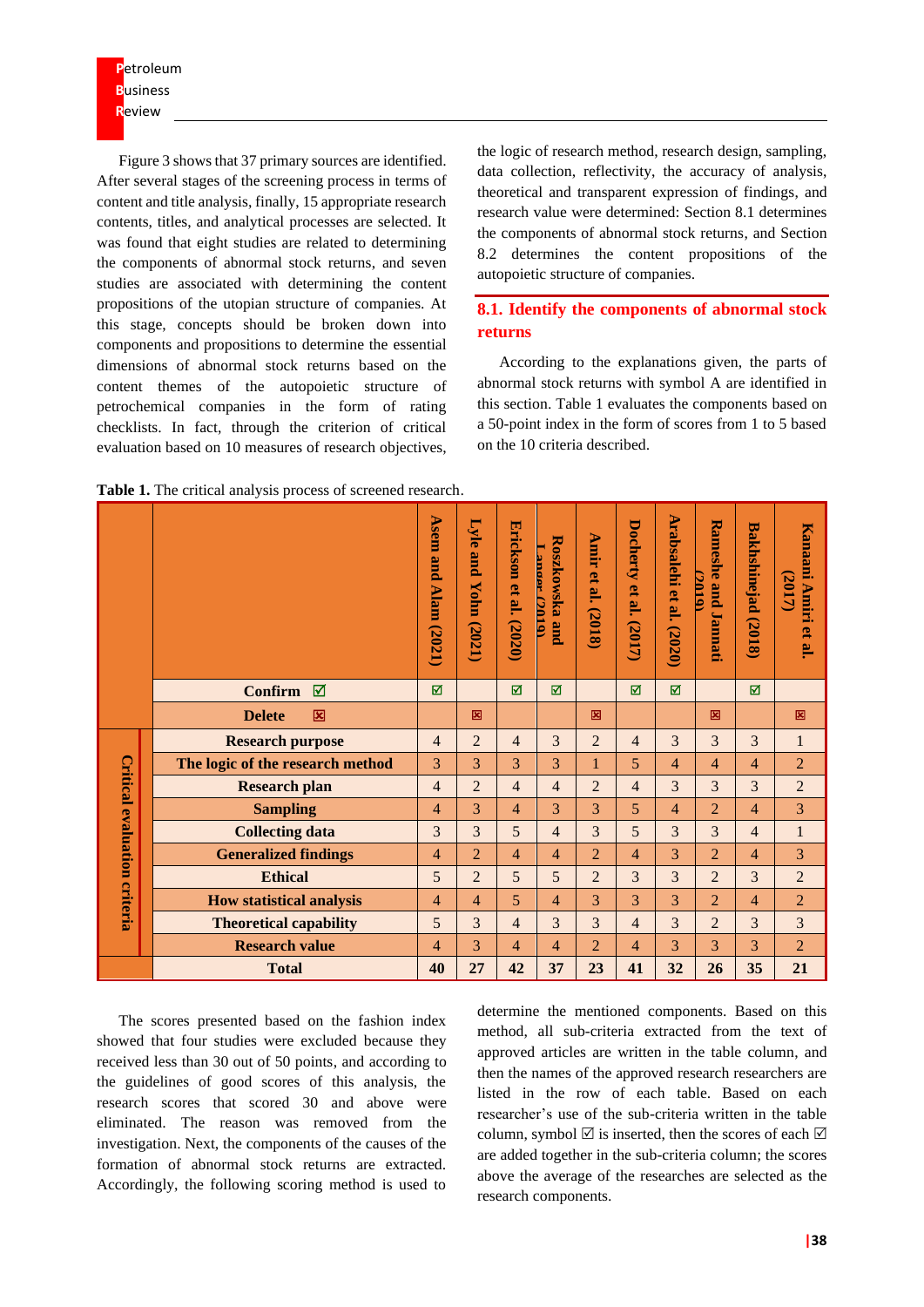

|                 |                      | <b>Researchers</b>                     |                          | <b>Causes</b><br>P,<br>parallel<br>changes<br>Istock<br>market | <b>Reasons for corporate</b><br>leadership | Institutional<br>causes<br><b>bund</b><br>regulatory | Stock<br>market management<br>causes | <b>Commercial</b><br>market<br>causes<br>P,<br>the<br><b>Stock</b> |
|-----------------|----------------------|----------------------------------------|--------------------------|----------------------------------------------------------------|--------------------------------------------|------------------------------------------------------|--------------------------------------|--------------------------------------------------------------------|
|                 |                      | Asem and Alam (2021)                   | $\overline{\phantom{0}}$ | $\triangledown$                                                | -                                          | ☑                                                    | $\overline{\phantom{0}}$             | -                                                                  |
|                 | <b>International</b> | Erickson et al. (2020)                 | $\sim$                   | ٠                                                              | ☑                                          | ☑                                                    | $\overline{\phantom{a}}$             | ☑                                                                  |
| <b>Research</b> |                      | <b>Roszkowska and Langer</b><br>(2019) | -                        | $\triangledown$                                                | $\triangledown$                            |                                                      |                                      | ☑                                                                  |
| <b>status</b>   |                      | Docherty et al. (2017)                 | $\triangledown$          | ☑                                                              | $\blacksquare$                             | ☑                                                    | ٠                                    | $\overline{\phantom{a}}$                                           |
|                 | <b>Internal</b>      | Arabsalehi et al. 92020)               | $\overline{\phantom{a}}$ | -                                                              | -                                          | ☑                                                    | $\triangledown$                      | ⊠                                                                  |
|                 |                      | <b>Bakhshinejad (2019)</b>             | ۰                        | ☑                                                              | ÷                                          | ☑                                                    | ٠                                    | ۰                                                                  |
|                 |                      | <b>Total</b>                           | $\overline{2}$           | 4                                                              | $\overline{2}$                             | 5                                                    | $\overline{2}$                       | 3                                                                  |

**Table 2.** The process of determining the main components of research.

Based on this analysis, it was found that the three components have the highest frequency. Therefore, in this study, they are examined as the criteria for the formation of abnormal stock returns. In this section, after analyzing the theoretical foundations of the approved research, each of the identified components is defined according to Table 3.

**Table 3.** The components of abnormal stock returns.

| <b>Components</b>                                                | <b>Symbol</b>  | <b>Definition</b>                                                                                                                                                                                                                                                                                                                                                                                                                                                                                                                                                                                                                                                                                                                                                                                                                        |
|------------------------------------------------------------------|----------------|------------------------------------------------------------------------------------------------------------------------------------------------------------------------------------------------------------------------------------------------------------------------------------------------------------------------------------------------------------------------------------------------------------------------------------------------------------------------------------------------------------------------------------------------------------------------------------------------------------------------------------------------------------------------------------------------------------------------------------------------------------------------------------------------------------------------------------------|
| <b>Causes of parallel</b><br>stock market<br>changes             | A <sub>1</sub> | Changes and developments in other parallel financial markets (bank, foreign<br>exchange market, and housing market) change the stock return in the capital<br>market according to the degree of market substitution. Extensive studies have<br>been conducted on the effect of financial markets on each other: upstream<br>institutions such as exchange rate changes and inflation control order changes in<br>rules and regulations. Changes in bank interest rates are seen as changes in<br>parallel markets, affecting stock returns in the capital market. These changes in<br>similar markets indirectly affect investors' expected returns on investors' future<br>cash flows by affecting risk and return on capital markets and increasing the<br>incentive to invest more in companies in this market (Asem and Alam, 2021). |
| <b>Institutional and</b><br>regulatory causes<br>of stock market | A2             | According to the Emerging Markets Committee of the International Organization<br>of Securities Commissions (2007), institutional and regulatory factors play an<br>influential role in creating abnormal stock returns. Increasing the number of free<br>float stocks, enabling foreign participation in the market, reducing transaction<br>costs, improving the market trading infrastructure, and increasing the supply of<br>securities promote abnormal stock returns due to the difference between the<br>actual return and the expected (normal) return (Roszkowska and Langer, 2019).                                                                                                                                                                                                                                            |
| <b>Commercial causes</b><br>of the stock market                  | A3             | Effective business causes, such as the state of cycles of the economy (the state of<br>recession and prosperity), financial cycles, financial and banking crises, and the<br>structures of the country's financing system, externally play a decisive role in the<br>formation of abnormal returns and cause excessive returns for stocks. Given that<br>the environmental situation of the economy, such as the business cycle, has a<br>direct effect on most companies' conditions, increasing the expected return of<br>investors can affect the attractiveness of investing in the stock market compared<br>to other markets (Bakhshinejad, 2017).                                                                                                                                                                                  |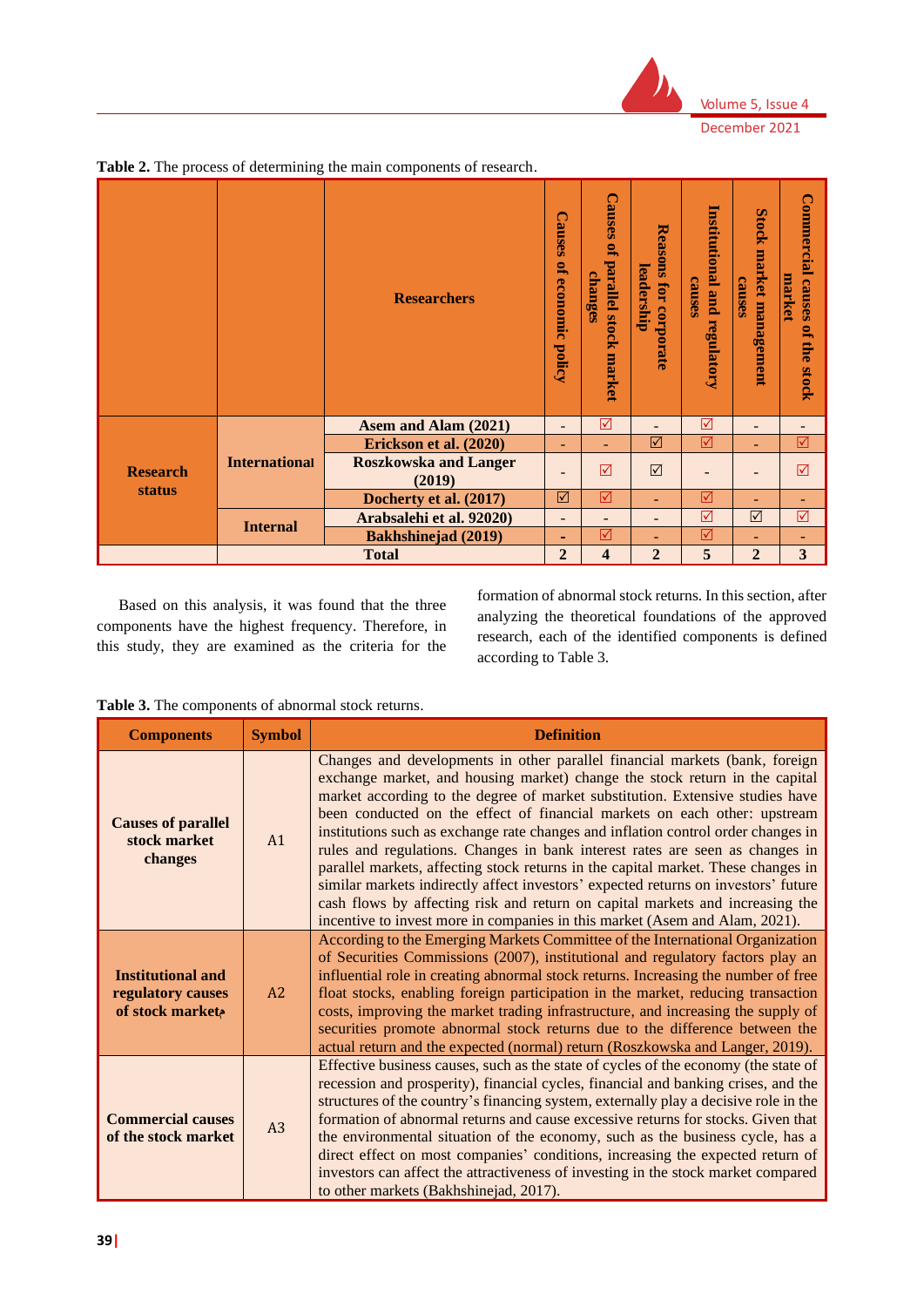# **8.2. Identify the content propositions of the autopoietic structure of companies**

As in the above steps and following the critical evaluation method in this section, the content propositions of the ideal structure of companies are identified by symbol B. Table 4 demonstrates how to evaluate the contents of a proposal based on an index of 50 points in the form of scores from 1 to 5 based on the 10 criteria described above.

| Table 4. The process of critical analysis of screened research. |
|-----------------------------------------------------------------|
|-----------------------------------------------------------------|

|            |                                           |                         | <b>Critical evaluation criteria</b>    |                |                |                        |                |                        |                             |                                                         |                   |       |
|------------|-------------------------------------------|-------------------------|----------------------------------------|----------------|----------------|------------------------|----------------|------------------------|-----------------------------|---------------------------------------------------------|-------------------|-------|
|            |                                           | <b>Research purpose</b> | The logic of the<br>research<br>method | Research plan  | Sampling       | <b>Collecting data</b> | Reflexivity    | Ethical considerations | <b>Accuracy of analysis</b> | Theoretical and<br>of the findings<br>transparent basis | Research<br>value | Total |
|            | <b>Villalbos and Palacios (2021)</b>      | 4                       | 5                                      | 4              | 4              | 4                      | 3              | 4                      | 4                           | 4                                                       | 4                 | 40    |
|            | <b>Jackson</b> (2020)                     | $\overline{2}$          | 3                                      | $\overline{2}$ | 3              | $\overline{2}$         | $\overline{2}$ | $\overline{2}$         | $\overline{2}$              | $\overline{2}$                                          | 3                 | 23    |
|            | Bakken et al. (2020)                      | 3                       | 3                                      | 3              | 3              | 3                      | 4              | 3                      | 3                           | 3                                                       | 5                 | 33    |
|            | Koo and Chae (2019)                       | $\overline{4}$          | 3                                      | 4              | $\overline{4}$ | $\overline{4}$         | $\overline{4}$ | $\overline{4}$         | $\overline{4}$              | $\overline{4}$                                          | $\overline{4}$    | 39    |
| Researches | Cardenas (2018)                           | $\overline{2}$          | $\overline{2}$                         | $\overline{2}$ |                | $\overline{2}$         | 3              | $\overline{2}$         | 3                           | 3                                                       | $\overline{2}$    | 22    |
|            | Koskinen (2017)                           | $\overline{4}$          | 5                                      | 5              | 3              | $\overline{4}$         | 3              | 3                      | 3                           | $\overline{4}$                                          | $\overline{4}$    | 38    |
|            | Abdolbaqi Ataabadi and Mirlouhi<br>(2019) | 5                       | 3                                      | $\overline{4}$ | 3              | $\overline{4}$         | 3              | $\overline{4}$         | 3                           | $\overline{4}$                                          | 4                 | 37    |
|            | <b>Sahrakaran and Rezaei (2017)</b>       | 3                       | $\mathbf{1}$                           | $\overline{2}$ |                | $\overline{2}$         | 3              | $\overline{2}$         | 3                           | $\overline{2}$                                          | $\overline{2}$    | 21    |
|            | Ishaqzadeh et al. (2017)                  | 4                       | 4                                      | 3              | 4              | 4                      | 4              | 3                      | 3                           | 4                                                       | 4                 | 37    |

The scores based on the fashion index showed that out of 9 studies related to identifying the content propositions of the autopoietic structure of companies, 3 studies received less than 30 out of a total of 50 points. According to the guidelines for the adequacy of the score of this analysis, the studies with a score of 30 or higher are approved, eliminated, and therefore excluded from the review. Next, the research propositions are extracted.

Accordingly, the following scoring method is used to determine the content propositions of corporate autopoietic restructuring. The results confirm the approval of seven content propositions of corporate autopoietic restructuring based on high-frequency distribution. After analyzing the theoretical foundations of the approved research, this section defines each of the identified propositions according to Table 5.

| <b>Propositions</b>                                          | <b>Symbol</b> | <b>Definition</b>                                                                                                                                                                                                                                                                                                                                                                                                                                                                                                                                 |
|--------------------------------------------------------------|---------------|---------------------------------------------------------------------------------------------------------------------------------------------------------------------------------------------------------------------------------------------------------------------------------------------------------------------------------------------------------------------------------------------------------------------------------------------------------------------------------------------------------------------------------------------------|
| <b>Peripheral</b><br>dimension of the<br>structure of utopia | <b>B1</b>     | Environmental change is considered one of the structural pillars of companies,<br>which is in line with the concept of autopoietic theory, expressing the difference<br>between cohesive companies and competitive advantage over other competitors<br>based on structural flexibility. In other words, if a company structurally has the<br>necessary capabilities to respond quickly to changes outside its boundaries, it has<br>a more specific direction and ability to improve its financial performance<br>(Villalbos and Palacios, 2021). |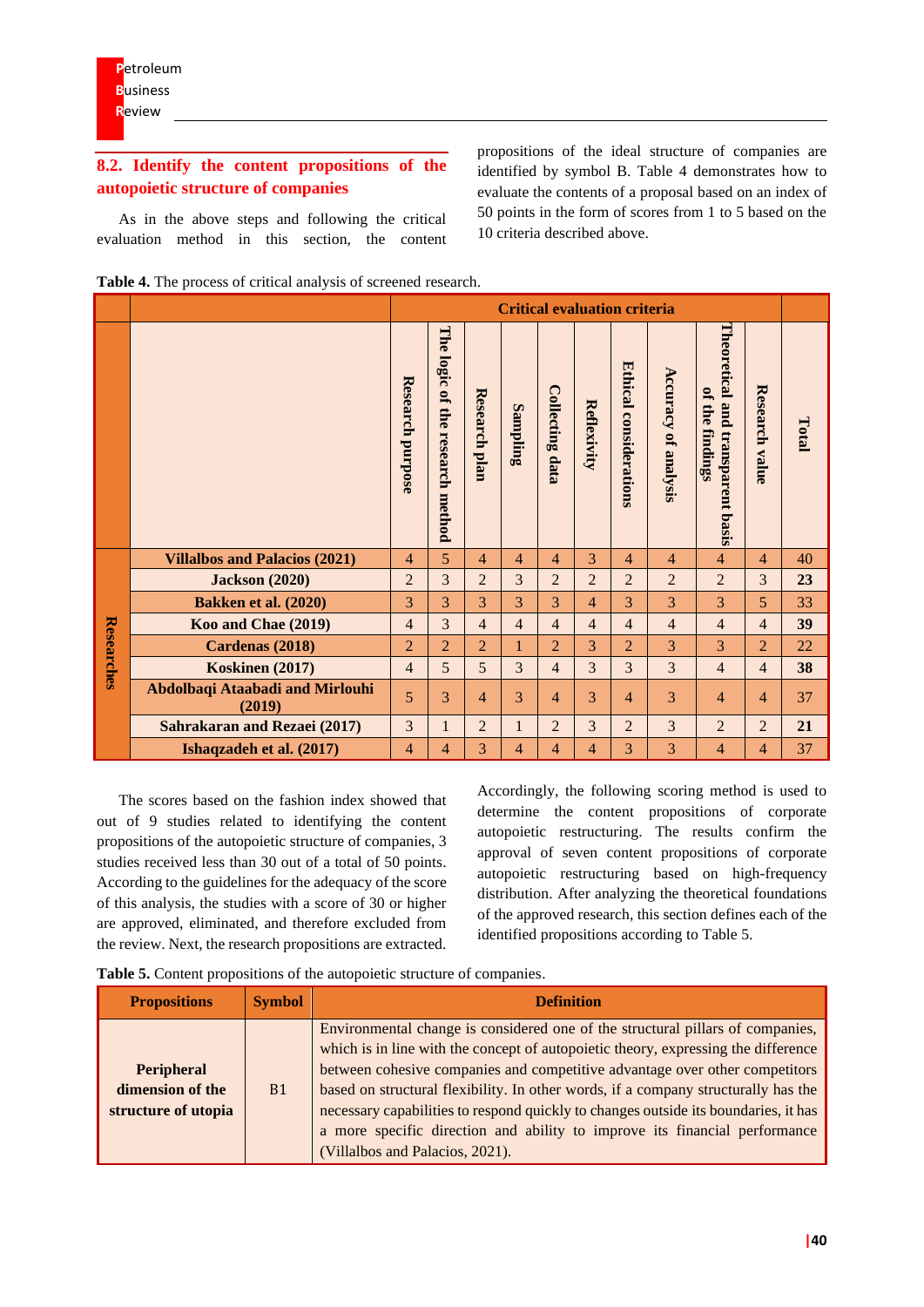

| <b>Propositions</b>                                            | <b>Symbol</b>  | <b>Definition</b>                                                                                                                                                                                                                                                                                                                                                                                                                                                                                                                                                                                                                           |
|----------------------------------------------------------------|----------------|---------------------------------------------------------------------------------------------------------------------------------------------------------------------------------------------------------------------------------------------------------------------------------------------------------------------------------------------------------------------------------------------------------------------------------------------------------------------------------------------------------------------------------------------------------------------------------------------------------------------------------------------|
| The cultural<br>dimension of the<br>structure of utopia        | <b>B2</b>      | Culture is always an essential and significant criterion in shaping the structure of<br>a company in terms of content dimensions. The structural culture dimension<br>based on autopoietic theory refers to companies' norms and performance beliefs<br>toward stakeholders, while fitting the content with strategies can increase the<br>company's effectiveness in terms of financial transparency and shareholder<br>rights (Bakken et al., 2019).                                                                                                                                                                                      |
| The size dimension<br>of the autopoiesis<br>structure          | B <sub>3</sub> | The size dimension in the structure of capital market companies is another<br>content criterion that, according to the autopoietic theory, measures the firm's<br>performance processes in terms of flexibility in performance functions such as<br>attracting liquidity and includes the reduction of financial constraints. Further, in<br>terms of the hierarchical form, there is a noticeable difference between the<br>structures of large companies compared to the structures of smaller companies,<br>so it affects the functional area of information transparency in the company's<br>accounting unit (Eshaqzadeh et al., 2017). |
| The technology<br>dimension of the<br>autopoietic<br>structure | <b>B4</b>      | The technology dimension is another dimension of content that refers to the fit<br>between the technical nature of the company in terms of management<br>information systems and effective decisions to information symmetry. In other<br>words, the more structured a company is in terms of information systems, the<br>more transparent the information disclosure functions are based on corporate<br>governance, which can help develop the operational procedures of companies<br>(Tannober et al., 2020).                                                                                                                            |
| The strategy<br>dimension of the<br>autopsy structure          | <b>B5</b>      | Strategy dimension, as the last content dimension following the theory of utopia,<br>refers to the degree of coordination of the company's main strategies with the<br>company's sub-strategies to maintain the stability of the company structure in<br>competition with other companies in the capital market. In other words, the<br>strategy of an autopoietic structure is a process to achieve the company's goals;<br>an example is the company's financial goals that the organizational structure of<br>a company should pay special attention to so as to succeed in a competitive<br>environment (Eshaqzadeh et al., 2017).      |

# **9. Interpretive ranking process**

As described in the qualitative part of the study, the components of the causes of the formation of abnormal stock returns (A) and the content propositions of the autopoietic restructuring of corporate (B) were identified. In this section, the processes related to this analysis are performed to affect line *i* on column *j* or vice versa. Therefore, to create interactive matrices, the level of direct, symmetrical, or indirect communication must first be considered in line with the explanations. Thus, preferably the matrix questionnaire is determined in the following order.

**Table 6.** Cross-matrix of abnormal stock returns under the content themes of the autopoietic restructuring of petrochemical companies.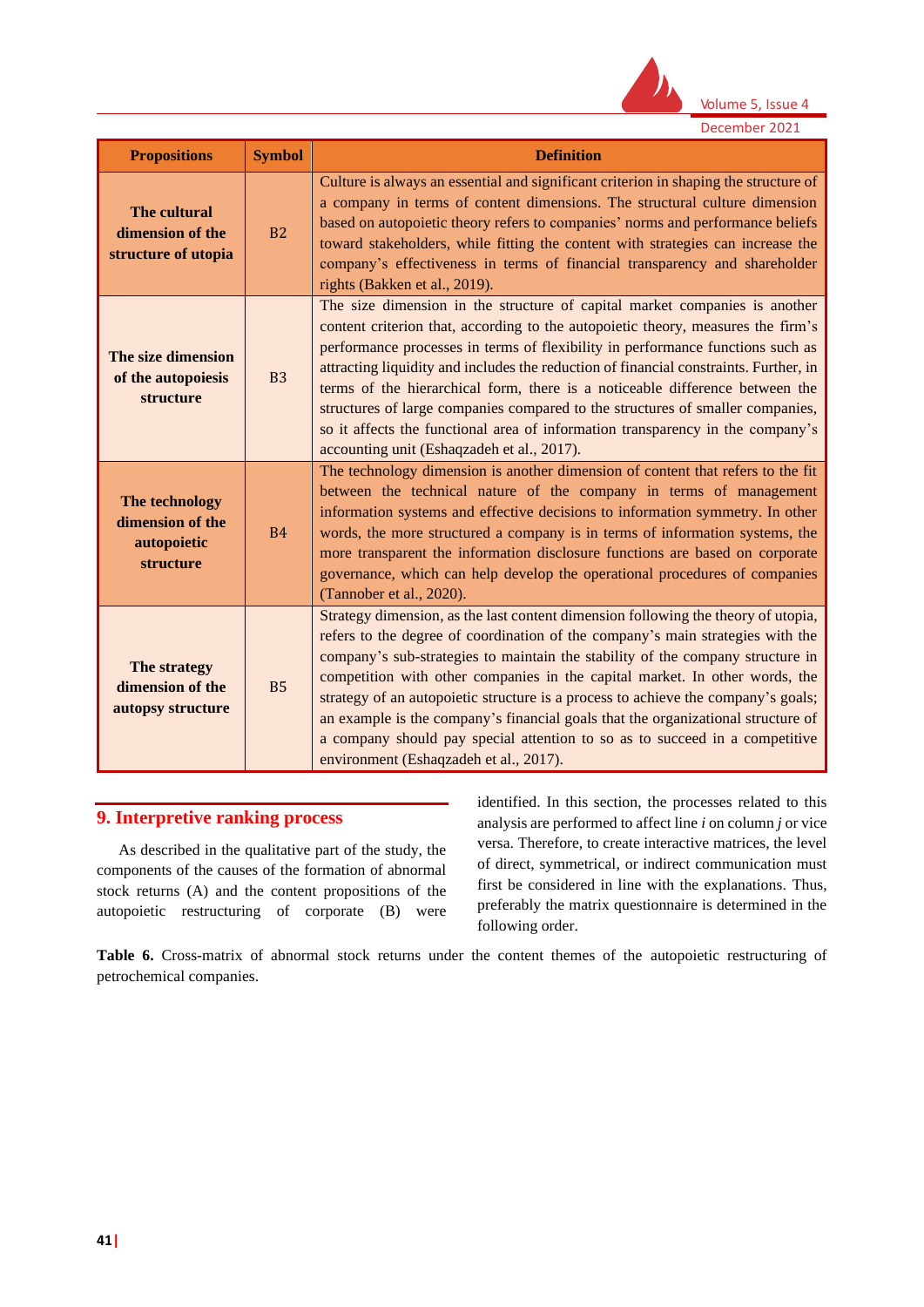|                   |                                                            |         |                                                    |                                                                | <b>Research propositions</b>                       |                                                          |                                                                 |                            |
|-------------------|------------------------------------------------------------|---------|----------------------------------------------------|----------------------------------------------------------------|----------------------------------------------------|----------------------------------------------------------|-----------------------------------------------------------------|----------------------------|
|                   |                                                            | A<br>/B | Peripheral dimension of the<br>structure of utopia | The cultural dimension of<br>the structure<br>of utopia        | The size dimension of the<br>autopoietic structure | of the autopoietic structure<br>The technology dimension | The<br>the<br>autopoietic structure<br>strategy<br>dimension of |                            |
|                   |                                                            |         | <b>B1</b>                                          | <b>B2</b>                                                      | <b>B3</b>                                          | <b>B4</b>                                                | <b>B5</b>                                                       |                            |
|                   | Causes of changes in parallel<br>stock markets             | A1      | $\mathbf{1}$                                       | $\Omega$                                                       | $\Omega$                                           | 1                                                        | $\mathbf{1}$                                                    |                            |
| <b>Components</b> | Institutional and regulatory<br>causes of the stock market | A2      | $\Omega$                                           | $\mathbf{1}$                                                   | 1                                                  | $\mathbf{1}$                                             | $\mathbf{1}$                                                    | <b>Abnormal</b><br>returns |
|                   | Commercial<br>of the<br>causes<br>stock market             | A4      | $\mathbf{1}$                                       | $\overline{0}$                                                 | $\mathbf{1}$                                       | $\overline{0}$                                           | $\mathbf{1}$                                                    |                            |
|                   |                                                            |         |                                                    | <b>Autopoietic restructuring of</b><br>petrochemical companies |                                                    |                                                          |                                                                 |                            |

Creating an interpretation of the contrast between the components of abnormal stock returns under the content

themes of the autopoietic restructuring of petrochemical companies is presented in the below table.

| <b>Table 7.</b> The interpretive analysis of the abnormal matrix of abnormal stock returns under the content themes of the |  |  |  |
|----------------------------------------------------------------------------------------------------------------------------|--|--|--|
| autopoietic restructuring of petrochemical companies.                                                                      |  |  |  |

|                | B <sub>1</sub>                                                                                                                                                                   | B <sub>2</sub>                                                                                                                                                                                             | <b>B3</b>                                                                                                                                                                           | <b>B4</b>                                                                                                                                                                                                     | <b>B5</b>                                                                                                                                                                                                     |
|----------------|----------------------------------------------------------------------------------------------------------------------------------------------------------------------------------|------------------------------------------------------------------------------------------------------------------------------------------------------------------------------------------------------------|-------------------------------------------------------------------------------------------------------------------------------------------------------------------------------------|---------------------------------------------------------------------------------------------------------------------------------------------------------------------------------------------------------------|---------------------------------------------------------------------------------------------------------------------------------------------------------------------------------------------------------------|
| A1             | Causes of changes in<br>parallel<br>stock<br>markets in creating<br>abnormal returns are<br>a reason to renew the<br>environmental<br>dimension of the<br>autopoietic structure. |                                                                                                                                                                                                            |                                                                                                                                                                                     | Causes of changes<br>in parallel stock<br>markets in creating<br>abnormal returns                                                                                                                             | Causes of changes<br>in parallel stock<br>markets changing<br>abnormal<br>returns<br>a reason to<br>are<br>reshape the strategy<br>of the autopoietic<br>structure.                                           |
| A2             |                                                                                                                                                                                  | <b>Institutional</b><br>and<br>regulatory causes<br>of the stock market<br>in<br>creating<br>abnormal<br>returns<br>are a reason to<br>renew the cultural<br>dimension of the<br>autopoietic<br>structure. | <b>Institutional</b><br>and<br>regulatory reasons<br>for<br>the<br>stock<br>market in creating<br>abnormal returns<br>are a reason to<br>resize<br>the<br>autopoietic<br>structure. | <b>Institutional</b><br>and<br>regulatory reasons<br>for the stock market<br>in<br>creating<br>abnormal<br>returns<br>are a reason to<br>the<br>renew<br>technology<br>dimension of the<br>autopsy structure. | <b>Institutional</b><br>and<br>regulatory reasons<br>for the stock market<br>in<br>creating<br>abnormal<br>returns<br>are a reason to<br>renew the strategic<br>dimension of the<br>autopoietic<br>structure. |
| A <sub>3</sub> | The<br>commercial<br>causes of the stock<br>market in creating<br>abnormal returns are<br>a reason to renew the<br>environmental<br>dimension of the<br>autopsy structure.       |                                                                                                                                                                                                            | The<br>commercial<br>causes of the stock<br>market in creating<br>abnormal returns<br>are a reason to<br>renew the cultural<br>dimension of the<br>autopoietic<br>structure.        |                                                                                                                                                                                                               | Commercial stock<br>market causes in<br>abnormal<br>returns<br>a reason to<br>are<br>renew the strategy<br>dimension of the<br>utopia structure.                                                              |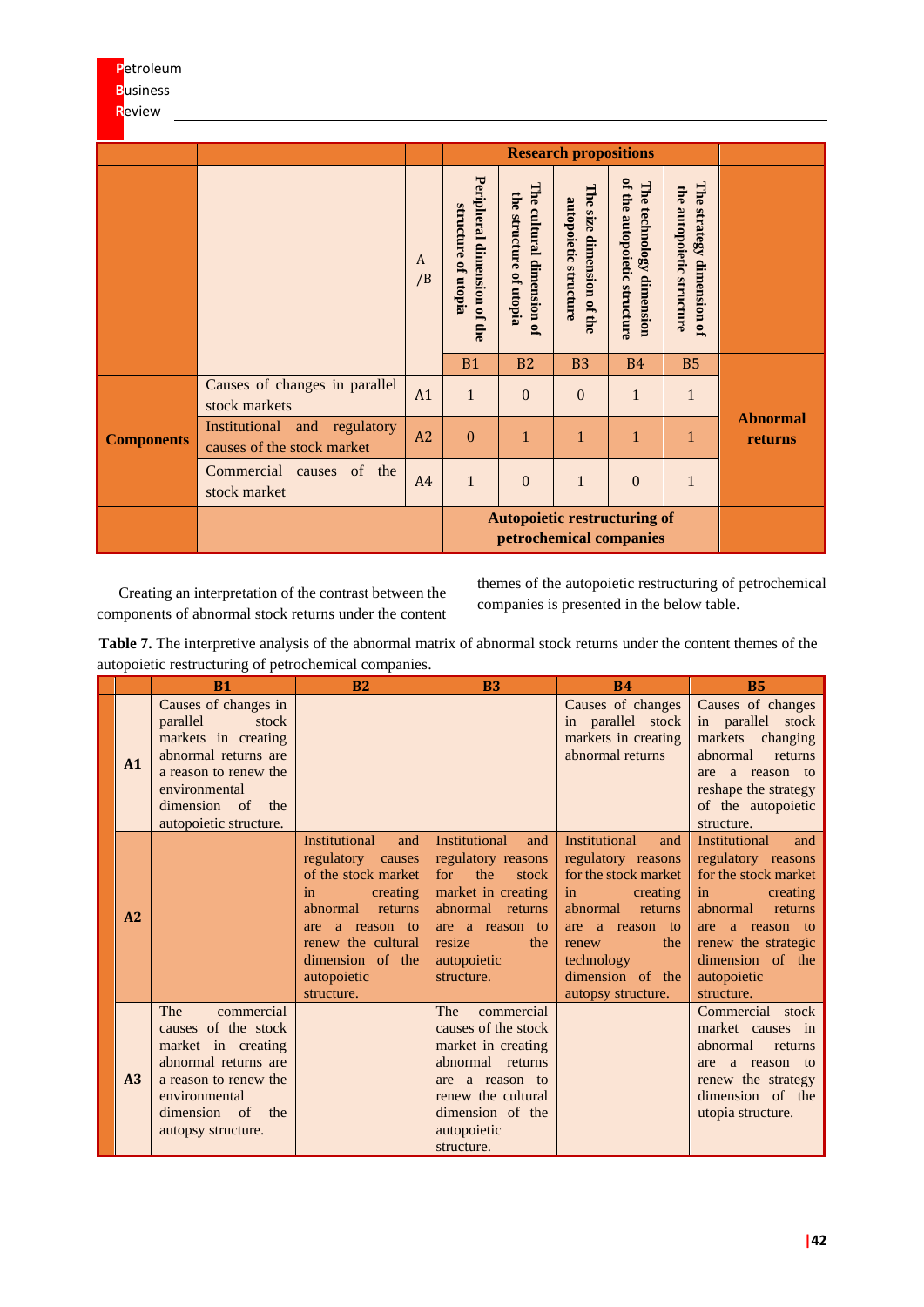

According to the obtained results, this section evaluates the effectiveness of each of the content propositions of the autopoietic restructuring of petrochemical companies. This evaluation is a scoring method based on developing a pairwise comparison score form, the result of which is used in the following sections of the matrix prioritization analysis.

| <b>Number</b>                                                                              | <b>Couple</b><br>comparison | Yes/No                             | <b>Description of how the impact</b>                                                                                                      |  |  |  |  |  |
|--------------------------------------------------------------------------------------------|-----------------------------|------------------------------------|-------------------------------------------------------------------------------------------------------------------------------------------|--|--|--|--|--|
| Couple comparison at the level of the environmental dimension of autopoietic restructuring |                             |                                    |                                                                                                                                           |  |  |  |  |  |
| 1                                                                                          | $B1 - B2$                   | $Yes \boxtimes$<br>No <sub>1</sub> | The environmental dimension of autopoietic restructuring is the basis for<br>changing the cultural size of autopoietic restructuring.     |  |  |  |  |  |
| $\overline{2}$                                                                             | $B2 - B1$                   | Yes $\Box$<br>$No \boxtimes$       |                                                                                                                                           |  |  |  |  |  |
| 3                                                                                          | $B1 - B3$                   | $Yes \boxtimes$<br>No $\square$    | The environmental dimension of autopoietic restructuring is the basis for<br>changing the size of autopoietic restructuring.              |  |  |  |  |  |
| $\boldsymbol{4}$                                                                           | $B3 - B1$                   | $Yes \Box$<br>$No \boxtimes$       |                                                                                                                                           |  |  |  |  |  |
| 5                                                                                          | $B1 - B4$                   | $Yes \boxtimes$<br>$No\square$     | The environmental dimension of autopoietic restructuring is the basis for<br>changing the extent of autopoietic technology restructuring. |  |  |  |  |  |
| 6                                                                                          | $B4 - B1$                   | Yes $\Box$<br>$No \boxtimes$       |                                                                                                                                           |  |  |  |  |  |
| 7                                                                                          | $B1 - B5$                   | $Yes \boxtimes$<br>No <sub>1</sub> | The environmental dimension of autopoietic restructuring is the basis for<br>changing the size of an autopoietic restructuring strategy.  |  |  |  |  |  |
| 8                                                                                          | $B5 - B1$                   | Yes $\Box$<br>$No \boxtimes$       |                                                                                                                                           |  |  |  |  |  |

**Table 8.** Comparison of content propositions of autopoietic restructuring of petrochemical companies.

This table was presented as a part of the impact of relationships such as a pairwise comparison of the content level of autopoietic restructuring of petrochemical companies B, two propositions of the environmental dimension of autopoietic restructuring B1, and the cultural size of autopoietic restructuring *i*2 with impact *i*2. They are related, implying that the ecological extent of autopoietic restructuring is the basis for changing the cultural dimension. To form the structural self-interaction matrix, the pairwise comparisons of the research propositions are presented in Table 9. For pairwise comparisons, the *i*th index was compared in pairs with all elements from  $(i + 1)$  to *n*. For each relationship, the answer is yes or no, and if the answer is yes, the reason is stated. In this case, the interpretive logic of pair relationships is presented in the form of the scientific basis of interpretive sense. In this step, the relations are entered in the form of an achievement matrix as "1" or "0", presented in Table 9. According to Table 8, the cells that have the option "Yes" are numbered one, and the cells that have the option "No" are numbered zero. In fact, this matrix is obtained by converting its structural interaction matrix into a zero and one binary matrix.

Then, in this stage, points are formed based on the interaction of the compared indicators to create the interaction achievement matrix. For a matrix  $A_{(n*n)}$ , the matrix **P** (nonsingular) can be found to give  $P^{-1}AP =$ D, a diagonal matrix. In general, the coefficient of two matrices  $n \times n$  can be defined as:

$$
AB = A[X_1, X_2, \cdots X_n] = [AX_1, AX_2, \cdots AX_n]
$$

where  $X_1, X_2, \ldots$ , and  $X_n$  are columns B. Thus, if E1, E2, and E3 represent the columns E, and the diameter matrix is D as follows:

$$
D = \begin{bmatrix} d_{11}^* & d_{12} & d_{13} \\ d_{21} & d_{21}^* & d_{23} \\ d_{31} & d_{32} & d_{31}^* \end{bmatrix}
$$

Then, the result of  $AP = PD$  is  $[AE_1, AE_2, AE_3] =$  $[d_{11}, d_{22}, d_{33}E_3]$ .

Accordingly, according to the matrix of research components that have particular independent vectors E1 to E7, respectively, the diametric level is determined by the relation of imaginary eigenvalues, i.e., 1\*. For this purpose, since  $λ_1 = a + β$ , the unique vector *V*<sub>1</sub> will also be imaginary. The solution of such a system of equations is given by: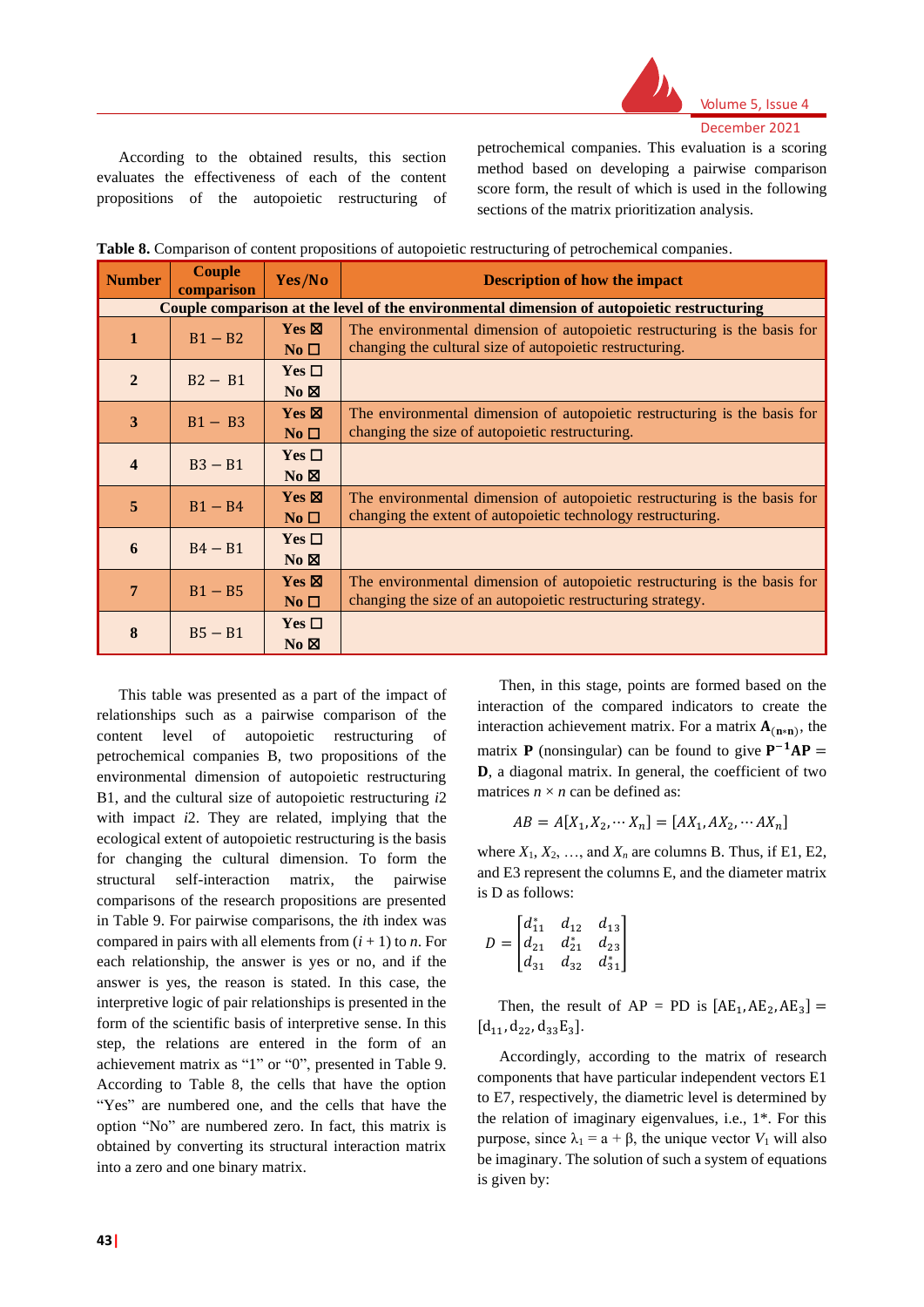$$
X_1=V_1e^{\lambda_1t}, X_2=\overline{V}_1e^{\overline{\lambda}_1t}
$$

#### **Table 9.** The access matrix.

|                 |                                                                   |              |                         |           |                          | <b>Research</b><br>propositions |                        |
|-----------------|-------------------------------------------------------------------|--------------|-------------------------|-----------|--------------------------|---------------------------------|------------------------|
|                 | <b>Content propositions of corporate autopsy</b><br>restructuring | <sub>B</sub> | Environmental dimension |           | The<br>size<br>dimension | The<br>technology dimension     | The strategy dimension |
|                 |                                                                   |              | <b>B1</b>               | <b>B2</b> | <b>B3</b>                | <b>B4</b>                       | <b>B5</b>              |
|                 | The environmental dimension of the autopoietic<br>structure       | <b>B1</b>    | $\mathbf{1}$            | 1         | 1                        | 1                               | п                      |
| <b>Research</b> | The cultural dimension of the autopoietic structure               | <b>B2</b>    | $\Omega$                |           |                          |                                 |                        |
| propositions    | The size dimension of the autopoietic structure                   | <b>B3</b>    | $\Omega$                | $\Omega$  | 1                        | $\mathbf{1}$                    | 1                      |
|                 | The technology dimension of the autopoietic<br>structure          | <b>B4</b>    | $\Omega$                | $\Omega$  |                          | 1                               |                        |
|                 | The strategy dimension of the autopoietic structure               | <b>B5</b>    | $\mathbf{0}$            | 1         |                          | $\mathbf{0}$                    |                        |

**Table 10.** The achievement matrix in terms of the degree of transferability of the relationship between propositions.

|                                     |                                                                       |                  |           |                                        |                          | <b>Research propositions</b>   |                        |
|-------------------------------------|-----------------------------------------------------------------------|------------------|-----------|----------------------------------------|--------------------------|--------------------------------|------------------------|
|                                     | <b>Content propositions of corporate autopoietic</b><br>restructuring |                  |           | н<br><b>A</b><br>cultural<br>dimension | The<br>size<br>dimension | The<br>technology<br>dimension | The strategy dimension |
|                                     |                                                                       |                  | <b>B1</b> | <b>B2</b>                              | <b>B3</b>                | <b>B4</b>                      | <b>B5</b>              |
|                                     | The environmental dimension of the autopoietic<br>structure           | <b>B1</b>        | 1         |                                        |                          |                                |                        |
| Research                            | The cultural dimension of the autopoietic structure                   | <b>B2</b>        | $\Omega$  |                                        |                          |                                |                        |
|                                     | The size dimension of the autopoietic structure                       | <b>B3</b>        | $\Omega$  | *                                      |                          |                                |                        |
| propositions                        | The technology dimension of the autopoietic structure                 |                  |           | $\Omega$                               |                          |                                |                        |
|                                     | The strategy dimension of the autopoietic structure                   | <b>B5</b>        | *         |                                        |                          | *                              |                        |
| <b>Impact determination process</b> |                                                                       | Direct<br>impact |           |                                        |                          | <b>Transitional</b><br>impact  |                        |

To determine the level of direct and transferable impact of research propositions, in the next step, the

percentage of the total level of effects is defined, as presented in Table 11.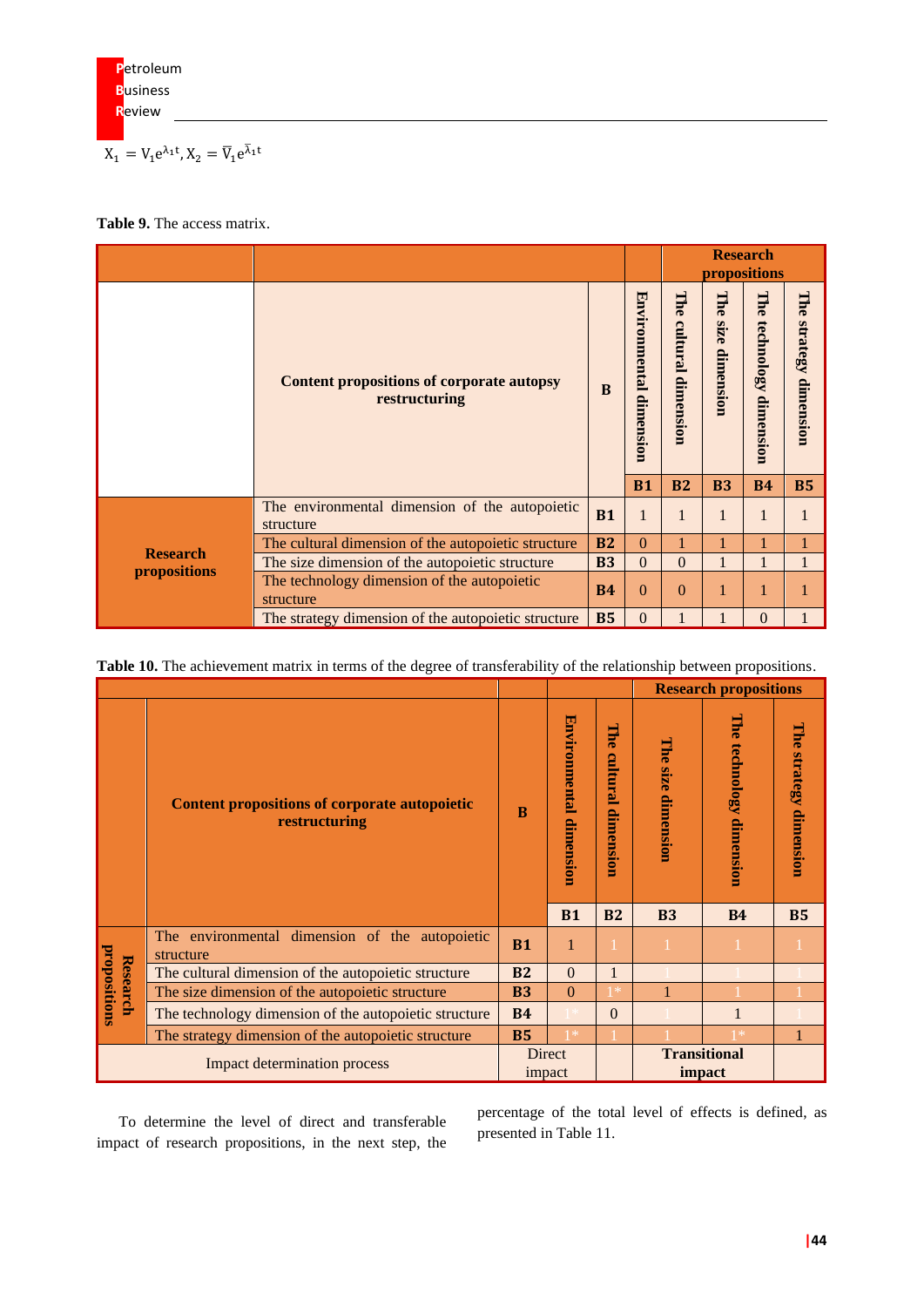

|             | Content propositions of corporate autopsy restructuring |                | <b>Direct</b><br>impact | Transferable<br>impact | influence<br>terpretive     | Total<br>impact | interpretive impact<br>ercentage of |
|-------------|---------------------------------------------------------|----------------|-------------------------|------------------------|-----------------------------|-----------------|-------------------------------------|
|             | Environmental dimension of the autopoietic structure    | <b>B1</b>      | 5                       | $\Omega$               | $\mathcal{L}$               | 7               | 22.85                               |
|             | The cultural dimension of the autopoietic structure     | B <sub>2</sub> | 4                       | $\Omega$               |                             | 5               | 16.12                               |
| Research    | The size dimension of the autopoietic structure         | <b>B3</b>      | 3                       |                        | $\mathcal{L}$               | 5               | 16.12                               |
| Proposition | The technology dimension of the autopoietic structure   | <b>B4</b>      | 3                       |                        | $\mathcal{D}_{\mathcal{L}}$ | 6               | 19.39                               |
|             | The strategy dimension of the autopoietic structure     | 3              | $\overline{2}$          | 3                      | 8                           | 25.83           |                                     |
|             | <b>Total</b>                                            | 18             | 4                       | 10                     | 31                          |                 |                                     |
|             | Percentage                                              | 58.06          | 12.90                   | 29.04                  |                             |                 |                                     |

**Table 11.** The percentage of impact levels of content statements of autopoietic restructuring of petrochemical companies.

The results showed that 58.06% of the correlations between the content propositions of the autopoietic restructuring of petrochemical companies are direct, and only 12.90% have a transfer effect. From the total impact based on the pairwise scale between the research propositions, it is found that the percentage of the proposition influencing the dimension of the autopsy restructuring strategy (B5) is higher than the other propositions. This indicates that most of the restructuring process to match the content with the structural process

(autopoietic approach) is related to the strategy dimension that can make the functions of the company's competitive structure dynamic in the petrochemical industry. Therefore, considering the influential role of this dimension of content propositions of autopoietic restructuring of petrochemical companies, according to Tables 10 and 11, Table 12 determines the level of effectiveness of the proposition of dimension of autopoietic restructuring strategy against the abnormal stock returns.

**Table 12.** Examining the interpretive impact of abnormal stock returns.

|                            |                                                               |                | <b>Research components</b>                        |                                                               |                                          |  |  |  |  |  |  |
|----------------------------|---------------------------------------------------------------|----------------|---------------------------------------------------|---------------------------------------------------------------|------------------------------------------|--|--|--|--|--|--|
|                            | <b>Causes of abnormal stock</b><br>returns                    |                | Causes of changes<br>in parallel stock<br>markets | Institutional and<br>regulatory causes of the<br>stock market | Commercial causes<br>of the stock market |  |  |  |  |  |  |
|                            |                                                               |                | A1                                                | A2                                                            | A <sub>3</sub>                           |  |  |  |  |  |  |
|                            | Causes of changes in<br>parallel stock markets                | A1             |                                                   |                                                               |                                          |  |  |  |  |  |  |
| <b>mponent</b><br>Research | Institutional and<br>regulatory causes of<br>the stock market | A2             | $1*$                                              |                                                               | $1*$                                     |  |  |  |  |  |  |
|                            | Commercial causes of<br>the stock market                      | A <sub>4</sub> |                                                   | $1*$                                                          |                                          |  |  |  |  |  |  |

As can be seen, the highest level of transferability in this proposition is related to the transitional influence of the institutional and regulatory causes of the stock market "A2" relative to the other two components. In fact, this result shows that the existence of the utopia restructuring strategy dimension statement (B5), while

being influenced by the other components, is the most common reason for restructuring petrochemical companies based on institutional and regulatory reasons for the stock market. Based on the results obtained, Table 13 lists the disciplines related to implementing interpretive ranking processes.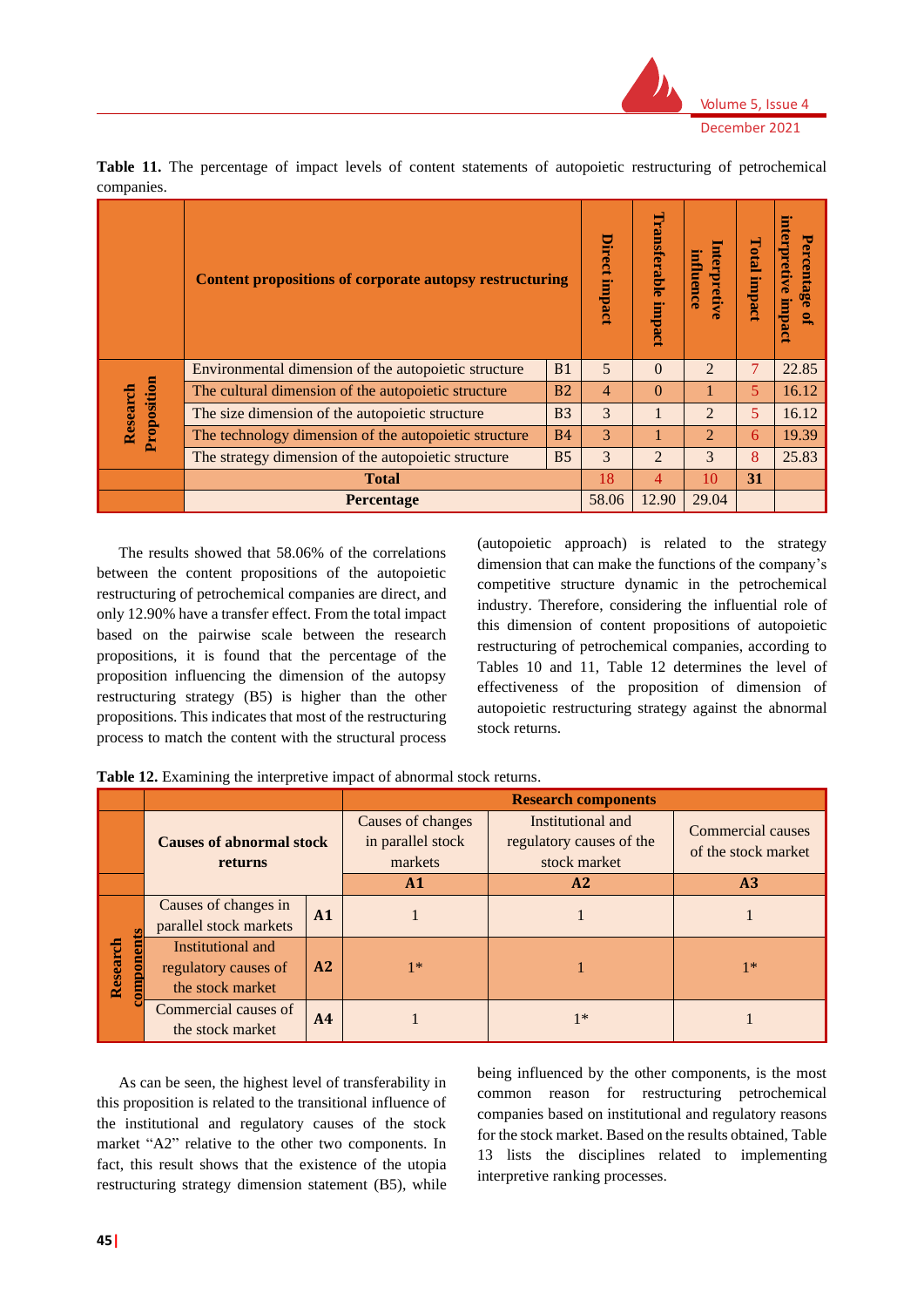|                               |                                                               |    |    | <b>Research</b><br>components |                |                       |                              |                       |
|-------------------------------|---------------------------------------------------------------|----|----|-------------------------------|----------------|-----------------------|------------------------------|-----------------------|
|                               | <b>Causes of abnormal stock</b><br>returns                    |    | A1 | A2                            | A3             | Dependency<br>level D | <b>Difference</b><br>$D - B$ | Rank                  |
|                               | Causes of changes in<br>parallel stock markets                | A1 |    |                               |                | $\overline{2}$        | $-2$                         | 3                     |
| <b>Research</b><br>components | Institutional and<br>regulatory causes of the<br>stock market | A2 | 3  |                               | $\overline{2}$ |                       | $\overline{2}$               |                       |
|                               | Commercial causes of the<br>A <sub>3</sub><br>stock market    |    |    | $\overline{2}$                | -              | 3                     | 0                            | $\mathcal{D}_{\cdot}$ |
|                               | <b>Infiltration level B</b>                                   |    | 4  |                               | 3              | 10                    |                              |                       |

**Table 13.** Prioritizing the level of dependence and influence of abnormal stock returns.

This table shows that the most compelling reason for the formation of abnormal stock returns is the institutional and regulatory causes of the stock market, which have the most significant impact on the dimension of the autopoietic restructuring strategy of petrochemical companies. In other words, institutional and regulatory changes in the stock market by upstream institutions will be able to influence the restructuring process to match the content with the structural process (the autopoietic

approach). On the other hand, the level of dependence, as the sum of the most influential factors in the formation of abnormal stock returns, which indicates the influence of different components, is also related to the statement of institutional and regulatory causes of the stock market. After determining the most effective elements of research in this section by referring to Tables 9–11 to determine the set of output indicators, the common input and elements are used to formulate the TISM hierarchical model, i.e., the structural layer model.

**Table 14.** A set of output, input, and common elements of propositions.

|                           |                                                                           | <b>Abbreviation</b> | <b>Output</b><br><b>statement</b> | Input<br>statement | <b>Common</b><br>elements |              |                       |            |
|---------------------------|---------------------------------------------------------------------------|---------------------|-----------------------------------|--------------------|---------------------------|--------------|-----------------------|------------|
|                           | Peripheral<br>dimension<br>of the<br>autopoietic<br>structure             | B1                  | 1,2,3,4,5                         | $\mathbf{1}$       | $\mathbf{1}$              | $\mathbf{I}$ | Second<br>level       |            |
|                           | The<br>cultural<br>dimension<br>$\circ$ f<br>the<br>autopoietic structure | B <sub>2</sub>      | 2,3,4,5                           | 1,2,5              | 2,3,5                     | $\mathbf{I}$ | <b>Third</b><br>level | Leveling   |
| <b>Research Proposals</b> | The size dimension of<br>autopoietic<br>the<br>structure                  | B <sub>3</sub>      | 3,4,5                             | 1,2,3,4,5          | 3,4,5                     | $\bf{I}$     | First<br>level        | priorities |
|                           | The<br>technology<br>dimension<br>of<br>the<br>autopoietic structure      | <b>B4</b>           | 3,4,5                             | 1,2,3,4            | 3,4,5                     | I            | First<br>level        |            |
|                           | The<br>strategy<br>dimension<br>of<br>the<br>autopoietic structure        | B <sub>5</sub>      | 2,3,5                             | 1,2,4,5            | 2,5                       | IV           | Forth<br>level        |            |

Therefore, the autopoietic restructuring strategy dimension proposition (B5) has the most compelling proposition among other petrochemical corporate restructuring content propositions. It is also found that the least practical proposals are the two dimensions of the autocomplete restructuring dimension (B3) and the autopilot restructuring technology dimension (B4) in petrochemical companies. This shows that they do not play a significant role in changing the content of the autopsy restructuring of petrochemical companies,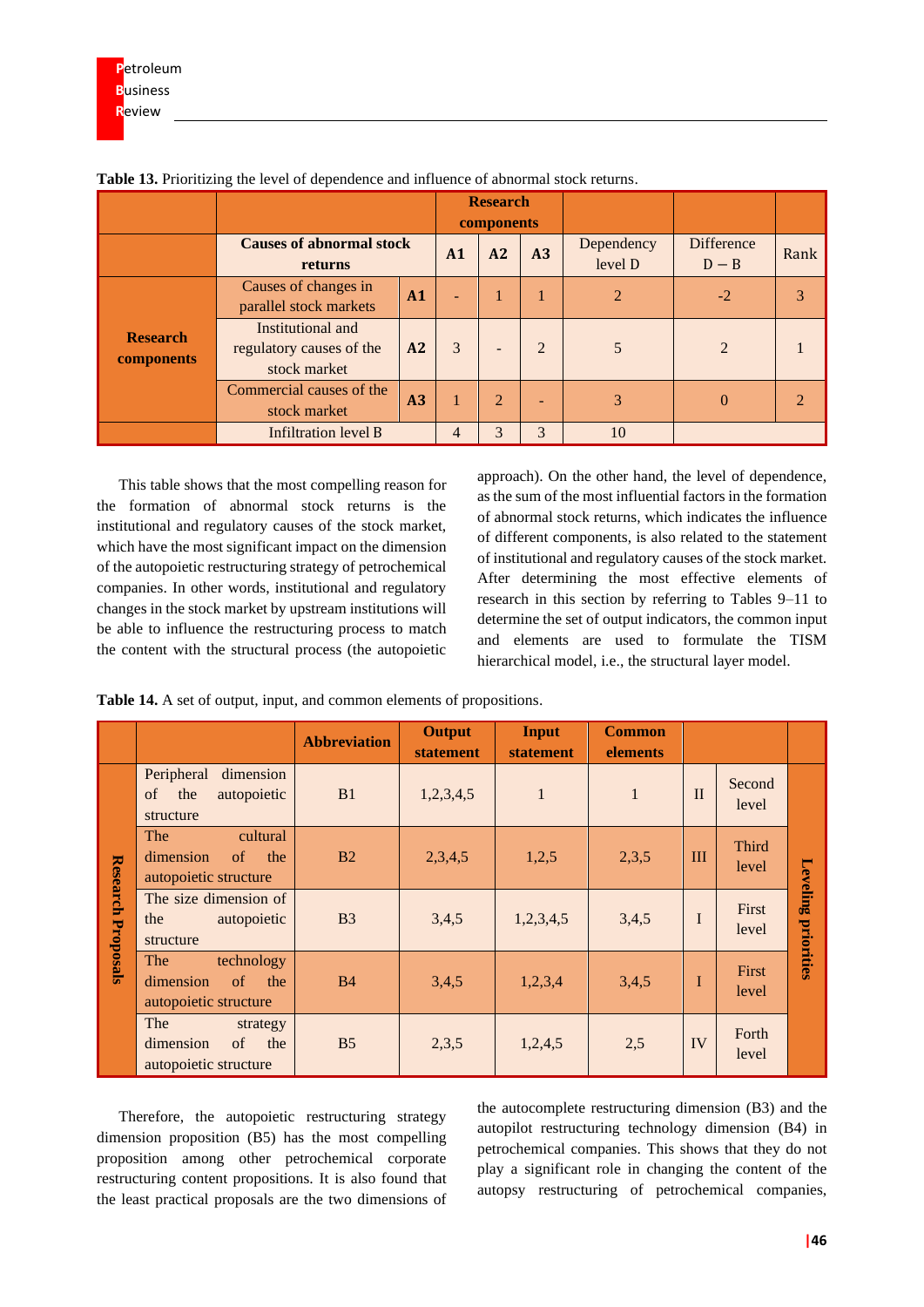

which is why a conical matrix is presented to better understand the most compelling proposition in Figure 4.



**Figure 4.** Leveling the content propositions of the autopoietic restructuring of petrochemical companies

As can be seen, the utopian restructuring strategy dimension proposition (B5) has the most compelling proposition among the other utopian restructuring content propositions of petrochemical companies. Finally, by identifying the most influential content propositions of the autopoietic restructuring of petrochemical companies, we attempted to weigh each of the research components, i.e., the causes of the formation of abnormal stock returns. In other words, this section seeks to determine the most important causes of the construction of abnormal stock returns by determining the level of effectiveness of the content propositions of the autopoietic restructuring of petrochemical companies.

**Table 15.** Selecting the most important reason for the formation of abnormal stock returns based on the content of autopoietic restructuring of the corporate.

|                   | <b>Causes of abnormal</b><br>stock returns                 | $\mathbf{A}$   | A1                       | A2   | A3   | <b>Dependency</b><br>level D | <b>Difference</b><br>$D - B$ | Rank |
|-------------------|------------------------------------------------------------|----------------|--------------------------|------|------|------------------------------|------------------------------|------|
| <b>Components</b> | in<br>Causes of changes<br>parallel stock markets          | A <sub>1</sub> | $\overline{\phantom{0}}$ | 0.52 | 1.13 | 1.65                         | $-0.93$                      |      |
|                   | Institutional and regulatory<br>causes of the stock market | A2             | 1.54                     |      | 2.22 | 3.76                         | 0.5                          |      |
|                   | Commercial causes of the<br>stock market                   | A <sub>3</sub> | 1.04                     | 2.74 |      | 3.78                         | 0.43                         |      |
|                   | <b>Infiltration level B</b>                                |                | 2.58                     | 3.26 | 3.35 |                              |                              |      |

By comparing the process of simple interpretive ranking in Table 13 and interpretive order in the above table, the most crucial factor in the formation of abnormal stock returns is determined. These results are tabulated in Table 16.

**Table 16.** Comparative ratings of the simple and weighted interpretive prioritization process.

|                   | <b>Causes of abnormal stock returns</b>                          | A              |                               |                      |                                       |  |
|-------------------|------------------------------------------------------------------|----------------|-------------------------------|----------------------|---------------------------------------|--|
|                   | Causes of changes in parallel stock<br>A <sub>1</sub><br>markets |                | Third rank                    | <b>Third</b><br>rank |                                       |  |
| <b>Components</b> | Institutional and regulatory causes of<br>the stock market *     |                | The first rank $*$            | First rank           | <b>Simple interpretive</b><br>ranking |  |
|                   | Commercial causes of the stock<br>market                         | A <sub>3</sub> | Second rank                   | Second<br>rank       |                                       |  |
|                   |                                                                  |                | <b>Interpretive weighting</b> |                      |                                       |  |
|                   |                                                                  |                | ranking                       |                      |                                       |  |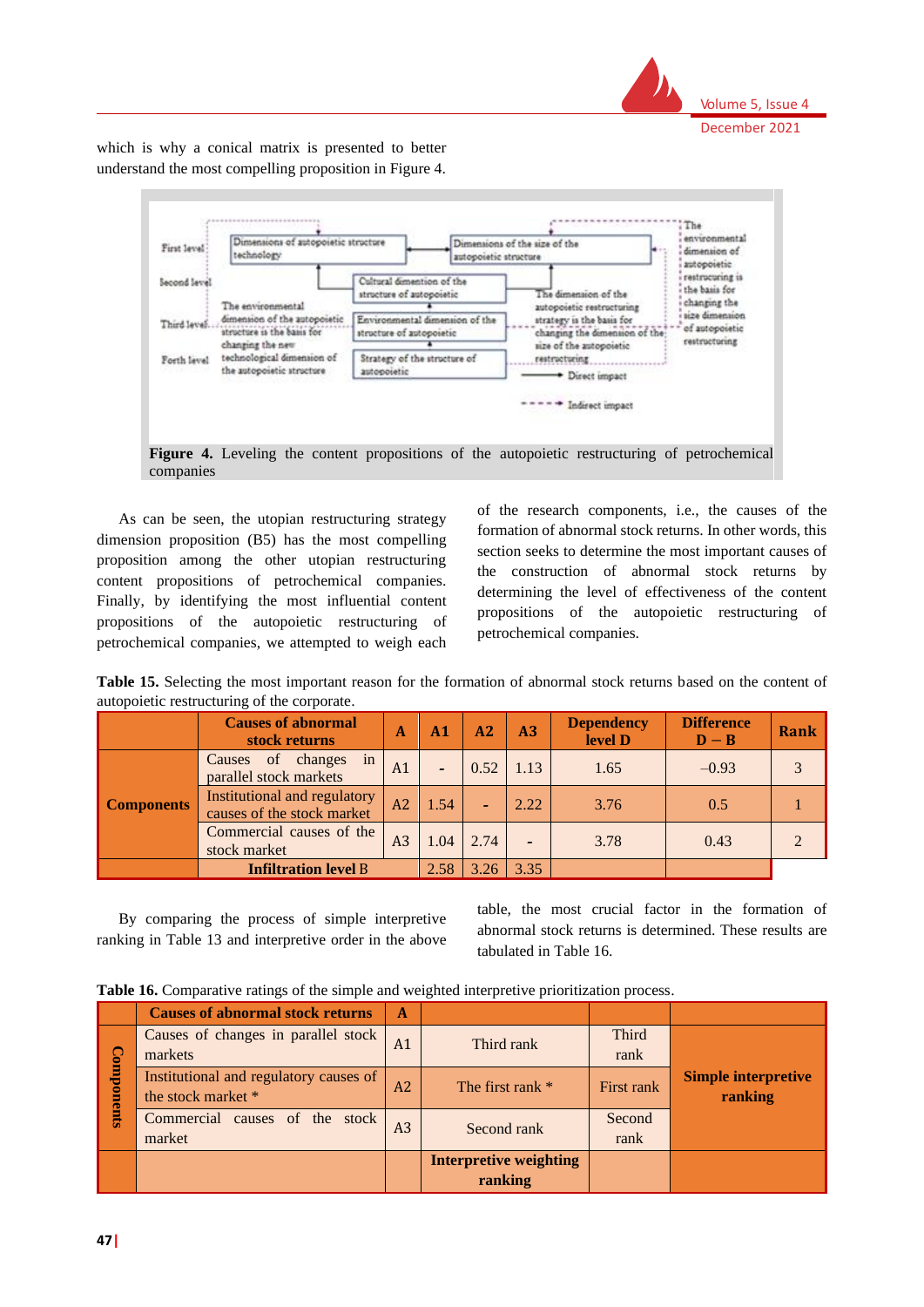**P**etroleum **B**usiness **R**eview

In fact, in the analysis of interpretive ranking process weights, it should be stated that the high weight of each component indicates the greater level of the importance of that component in the target population. Based on this result, it should be noted that the most influential factor in the formation of abnormal stock returns is the institutional and regulatory causes of the stock market in creating abnormal returns, which is the basis for renewing the strategic dimension of the autopoietic structure.

#### **10. Conclusions**

The purpose of this study was to evaluate the effect of the reasons for the formation of abnormal stock returns on the content of the autopoietic restructuring theory of companies operating in the petrochemical industry in the capital market. Based on the results, the most probable content proposition of the autopoietic restructuring of companies in the petrochemical industry is the dimension of the utopian restructuring strategy proposition (B5), which is more influenced by the restructuring component than the rest of the propositions. The goal is to match the content and the structural process (autopoietic approach) to the strategic dimension, making the functions of the company's competitive structure dynamic in the petrochemical industry. In other words, due to abnormal stock return fluctuations, companies operating in the petrochemical industry need to focus on the strategic dimension of their restructuring strategy to gain more competitive advantage, which refers to the proportionality of content restructuring criteria in a competitive market. Based on this dimension in the autopoietic theory for restructuring petrochemical companies in a competitive market and improving the level of coordination between the leading strategies and their sub-strategies, companies should try to develop adequate capacities for attracting cash resources through abnormal returns while gaining the stability of their structure to compete with other companies in the capital market. In other words, the dimension of autopoietic restructuring strategy is a process for achieving the company's financial goals, which strengthens the organizational structure of companies operating in the petrochemical industry to succeed in a competitive environment.

On the other hand, in line with the third question of the research, the results showed that the most influential factor in the formation of abnormal stock returns is the institutional and regulatory causes of the stock market for creating abnormal returns, which is the basis for renewing the strategic dimension of an autopoietic structure. In other words, this result indicates that institutional and regulatory reasons of the stock market due to decisions aimed at increasing investment attractiveness in the Tehran Stock Exchange, including the liberalization of floating stocks, enabling external market participation by attracting foreign investment, reducing transaction costs, improving the market trading infrastructure, and increasing the supply of securities while creating a difference between the actual return and the expected (normal) return of investors, are accompanied by an increase in abnormal returns, restructuring the content of petrochemical companies in terms of proportionality. Content is considered to be in line with the design processes of the organization, in line with the autopoietic theory. In other words, institutional and regulatory reasons are considered as a strategic dimension to change the content of autopoietic restructuring in petrochemical companies.

In this situation, due to the similarity between the main strategies with the sub-strategies and other content dimensions of structural design, companies will have more competitive capabilities in attracting their liquidity to use abnormal stock returns. Under these circumstances, companies operating in this field see the creation of abnormal stock returns as an opportunity to effectively develop their investment plans and projects. They can gain a competitive advantage to gain more trust of shareholders and investors and achieve the incentives to invest in the shares of petrochemical companies. The results obtained from the works of Asem and Alam (2021), Roszkowska and Langer (2019), Docherty et al. (2017), and Arabsalehi et al. (2020) are also addressed. Based on the obtained results, focusing on the restructuring process in line with the autopoietic theory is recommended. At the same time, it can help increase the liquidity level of the company's stock based on increasing the volume of companies' stock transactions, can help identify the market to balance supply with company stock demand, and can lead to more dynamism in stock exchanges due to increased incentives to invest in stocks of petrochemical companies. In other words, the amount of money generated by balancing the price increases the level of stock liquidity and trades it as a reliable cash asset. It is also suggested that the stock exchange organization and other regulatory bodies provide shareholders and investors with information such as the liquidity rating, the percentage of trading days, and the level of the company's capital structure to better understand the market and industry and upgrade the specialized level. Thus, they can select the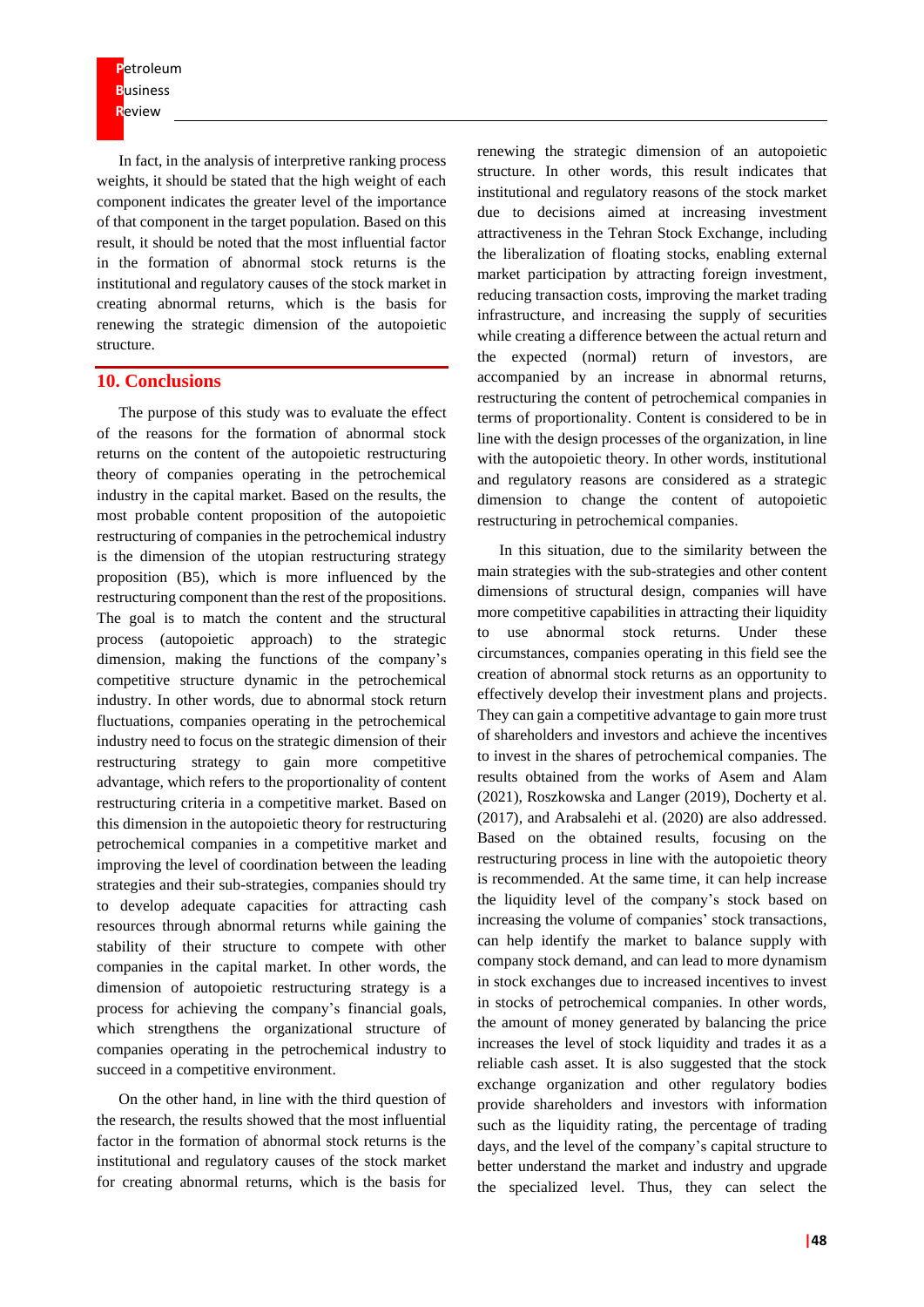

appropriate investment portfolio to help investigate, make decisions based on the functional realities of the industry and companies active in petrochemicals, and prevent the existence of bubbles in abnormal returns in the capital market. Hence, the risk of investments is reduced, and the resulting returns are more balanced and rationally surrounded by influential factors.

In expressing the limitations of research, we can also refer to the level of generalizability of qualitative research. In other words, since research with such an analytical process can have behavioral or executive discrepancies and complexities, it can be argued that there may be other aspects of the expansion of corporate restructuring values and abnormal stock returns, which are not examined. However, an attempt has been made to conduct such an analysis based on the link between such an analysis in the qualitative and quantitative sections, given the theoretical concepts and approaches that are not presented mainly in the form of a coherent model of competitive values.

### **References**

- Abdolbaghi Ataabadi, A., Mirlohi, S. (2019). Life cycle, Corporate Failure, and Restructuring Strategies: Evidence of Tehran Security Exchange, 11(1): 229–260.
- Amir, E., Guan, Y., Livne, G. (2018). Abnormal Fees and Timely Loss Recognition—A Long-Term Perspective, AUDITING: A Journal of Practice and Theory, 38(3): 1–22. https://doi.org/10.2308/ajpt-52348
- Arabsalehi, Mehdi, Amiri, Hadi., Rajaei, Marzieh. (2020). Abnormal stock returns, private information on stock prices and dividends paid, Quarterly Journal of Accounting and Auditing Research, 47 (3): 5–20.
- Asem, E., Alam, Sh. (2021). The abnormal return associated with consecutive dividend increases, The European Journal of Finance, 27(3): 222–238. https://doi.org/10.1080/1351847X.2020.1801482
- Bakhshinejad, M. (2019). The effect of information transfer on the impact of abnormal returns on business strategy of companies listed in Tehran Stock Exchange. Journal of Financial Accounting Research, 11(4): 1–22.
- Bakken, T., Hernes, T. and Wiik, E. (2019). Chapter 9 An Autopoietic Understanding of "Innovative Organization, Magalhães, R. and Sanchez, R. (Ed.) Advanced Series in Management (Advanced

Series in Management, Vol. 6), Emerald Group Publishing Limited, Bingley, pp. 169–182. https://doi.org/10.1108/S1877-6361 (2009)0000006010

- Brocklesby, J. (2011). From Building Environmental Representations to Structural Coupling—an Autopoietic Theory Perspective on the Theory and Practice of Strategic Management, Systems, and Behavioral Research Science, 28(6): 618–630. https://doi.org/10.1002/sres.1115
- Cardenas, J, F. (2018). Effect of stress on a cognitive autopoietic system, Philosophical Psychology,  $31(7):$  1074–1096. https://doi.org/10.1080/09515089.2018.1473847
- Chen, C, W, S., So, M, K, P., Chiang, Th. (2015). Evidence of Stock Returns and Abnormal Trading Volume: A Threshold Quantile Regression Approach, Japanese Economic Review, 67(1): 96–124. https://doi.org/10.1111/jere.12074
- Chen, Zh., Li, S., Cai, M, L., Zhong, L., Ren, F. (2021). Cross-region risk spillover between the stock and stock index futures markets under exogenous shocks, The North American Journal of Economics and Finance, 58(2): 138–166. https://doi.org/10.1016/j.najef.2021.101451
- Docherty, P., Dong, Y., Song, X., Tippet, M. (2017). The Feller diffusion, filter rules and abnormal stock returns, The European Journal of Finance, 24(5): 426–438. https://doi.org/10.1080/1351847X.2017.1309328
- Ebadi, Javad., Hasanpour, Ismail. (2011). Capital increase and its impact on abnormal returns based on evidence from Tehran Stock Exchange, Financial Knowledge of Securities Analysis, 4 (2): 45–62.
- Erickson, M, M., Ton, K., Wang, Sh. (2020). The Effect of Acquirer Net Operating Losses on Acquisition Premiums and Acquirer Abnormal Returns, Journal of the American Taxation Association, 41(2): 103–124. https://doi.org/10.2308/atax-52395
- Eshaghzadeh, N., Mehregan, M., Abooyee Ardakan, M. (2017). Application of Autopoietic Theory in Management. Journal of Public Administration, 9(3), 427–462.
- Ghasemi, Ali, Nikbakht, Mohammad Reza. (2015). The effect of stock overvaluation on abnormal returns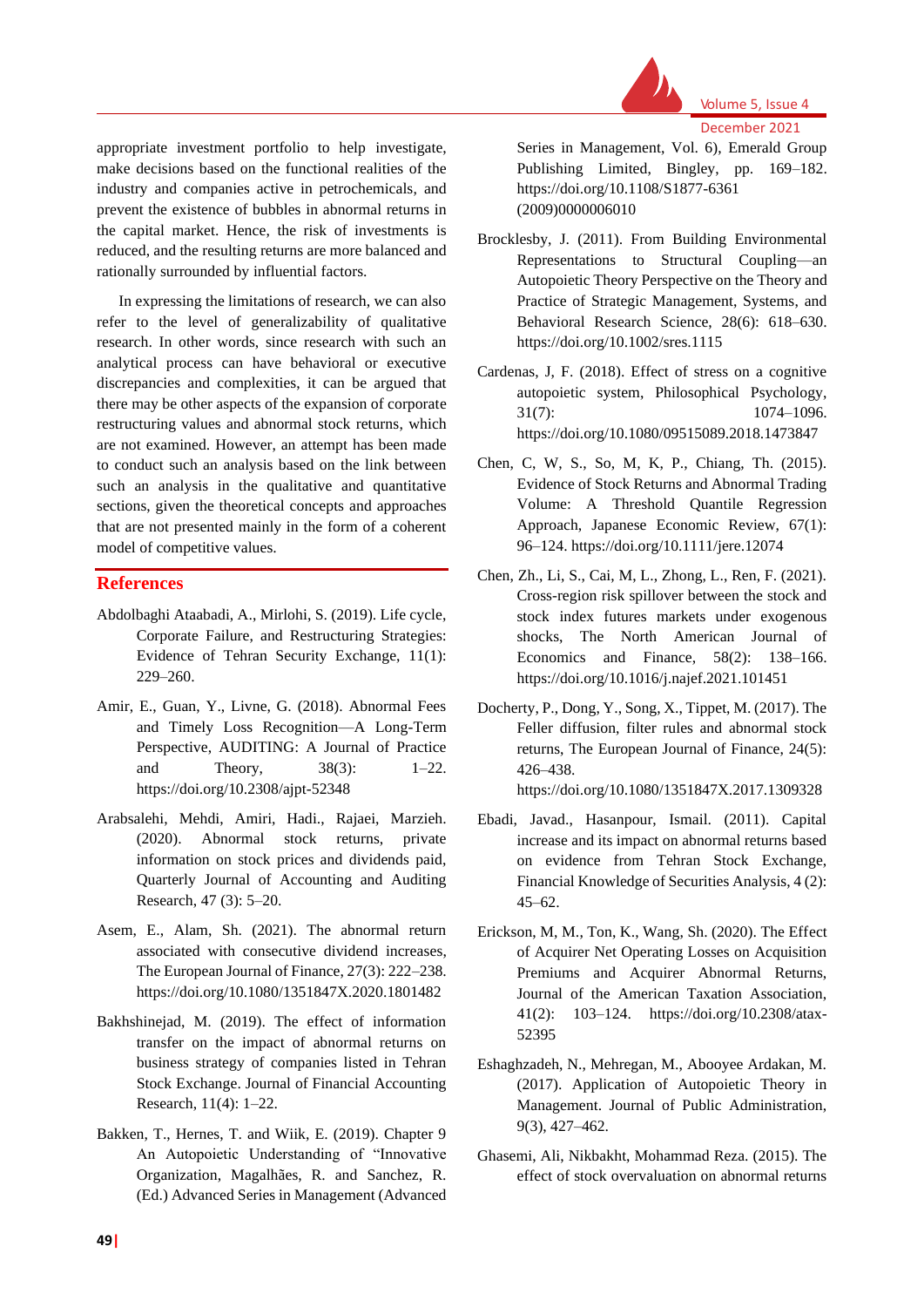and their volatility in B over time, Empirical Studies in Financial Accounting, 12 (48): 29–51.

- Iba, T. (2010). An Autopoietic Systems Theory for Creativity, Procedia - Social and Behavioral Sciences, 2(4): 6610–6625. https://doi.org/10.1016/j.sbspro.2010.04.071
- Jackson, T.W. (2020). Applying autopoiesis to knowledge management in organizations, Journal of Knowledge Management, 11(3): 78–91. https://doi.org/10.1108/13673270710752126
- Kanani Amiri, Mansour, Valizadeh Larijani, Azam., Bavarjeh, Maryam. (2018). The Relationship between Real Profit Management and Abnormal Return on Shares of Companies Listed on the Tehran Stock Exchange, Accounting and Auditing Research, 10(40): 75–86 (In Persian).
- Kılıç, M., Uyar, A., Kuzey, C. and Karaman, A.S. (2020). Does institutional theory explain integrated reporting adoption of Fortune 500 companies? Journal of Applied Accounting Research, 22(1): 114–137. https://doi.org/10.1108/JAAR-04-2020-0068
- Kolari, J, W., Pynnonen, S., Tuncez, A, M. (2020). Further evidence on long-run abnormal returns after corporate events, The Quarterly Review of Economics and Finance, https://doi.org/10.1016/j.qref.2020.10.011
- Koskinen, K.U. (2017). Observation's role in technically complex project implementation: the social autopoietic system view, International Journal of Managing Projects in Business, 6(2): 349–364. https://doi.org/10.1108/17538371311319061
- Kumar, R., Singh, K., and Jain, S.K. (2021). A combined AHP and TOPSIS approach for prioritizing the attributes for successful implementation of agile manufacturing, International Journal of Productivity and Performance Management, 69(7): 1395–1417. https://doi.org/10.1108/IJPPM-05-2019-0221
- Lyle, M, R., Yohn, T, L. (2021). Fundamental Analysis and Mean-Variance Optimal Portfolios, The Accounting Review, https://doi.org/10.2308/TAR-2019-0622
- Maturana, H (2002). Autopoiesis, structural coupling, and cognition: a history of these and other notions in the biology of cognition. Cybernetics and Human Knowing, 9(3–4): 5–34.
- Maturana, H. R., and Varela, F. J. (1987). The tree of knowledge: The biological roots of human understanding. New Science Library/Shambhala Publications.
- Minagers, J. (2008). Can social systems be autopoietic? Assessing Luhmann's social theory, The Sociological Review, 50(2): 278–299. https://doi.org/10.1111/1467-954X.00367
- Paucar-Caceres, A., Harnden, R., Reichel, A. (2011). Autopoiesis, Systems Thinking and Systemic Practice: The Contribution of Francisco Varela, Systems and Behavioral Research Science, 28(6): 571–574. https://doi.org/10.1002/sres.1127
- Plastun, A., Sibande, X., Gupta, R., Woher, M, E. (2021). Evolution of price effects after one-day abnormal returns in the US stock market, The North American Journal of Economics and Finance, 57(2): 143–177. https://doi.org/10.1016/j.najef.2021.101405
- Ramsheh, M., Janati, A. (2020). The Deviation from Optimal Leverage and Abnormal Returns. Financial Management Strategy, 8(4), 135–156.
- Razeto-Barry, P. (2012). Autopoiesis 40 years later. A review and a reformulation. Origins of Life and Evolution of Biospheres, 42(6): 543–567.
- Reinganum, M, R. (2018). Abnormal Returns in Small Firm Portfolios, Financial Analysts Journal, 37(2): 52–56. https://doi.org/10.2469/faj.v37.n2.52
- Rezaei, Farzin, Torabian, Mohsen, Mokhtari, Fereshteh. (2019). Relationship between the value of accounting information in the integrated reporting approach, Shabak Scientific Journal, 5(3): 67–80 (In Persian).
- Roszkowska, P., Langer, L, K. (2019). (Ab)Normal Returns in an Emerging Stock Market: International Investor Perspective, Emerging Markets Finance, and Trade, 55(12): 2809–2833. https://doi.org/10.1080/1540496X.2018.1531241
- Sahrakaran, Mina., Rezaei, Farzin. (2018).The Impact of Financial Information Risk on Representation Relationship with Corporate Capital Structure, Asset Management, and Financing, 6 (4): 93–102.
- Tai, Y, H. (2020). The relation between the corporate governance evaluation and abnormal returns: the role of company financial performance, Asia-Pacific Journal of Accounting and Economics, https://doi.org/10.1080/16081625.2020.1828952